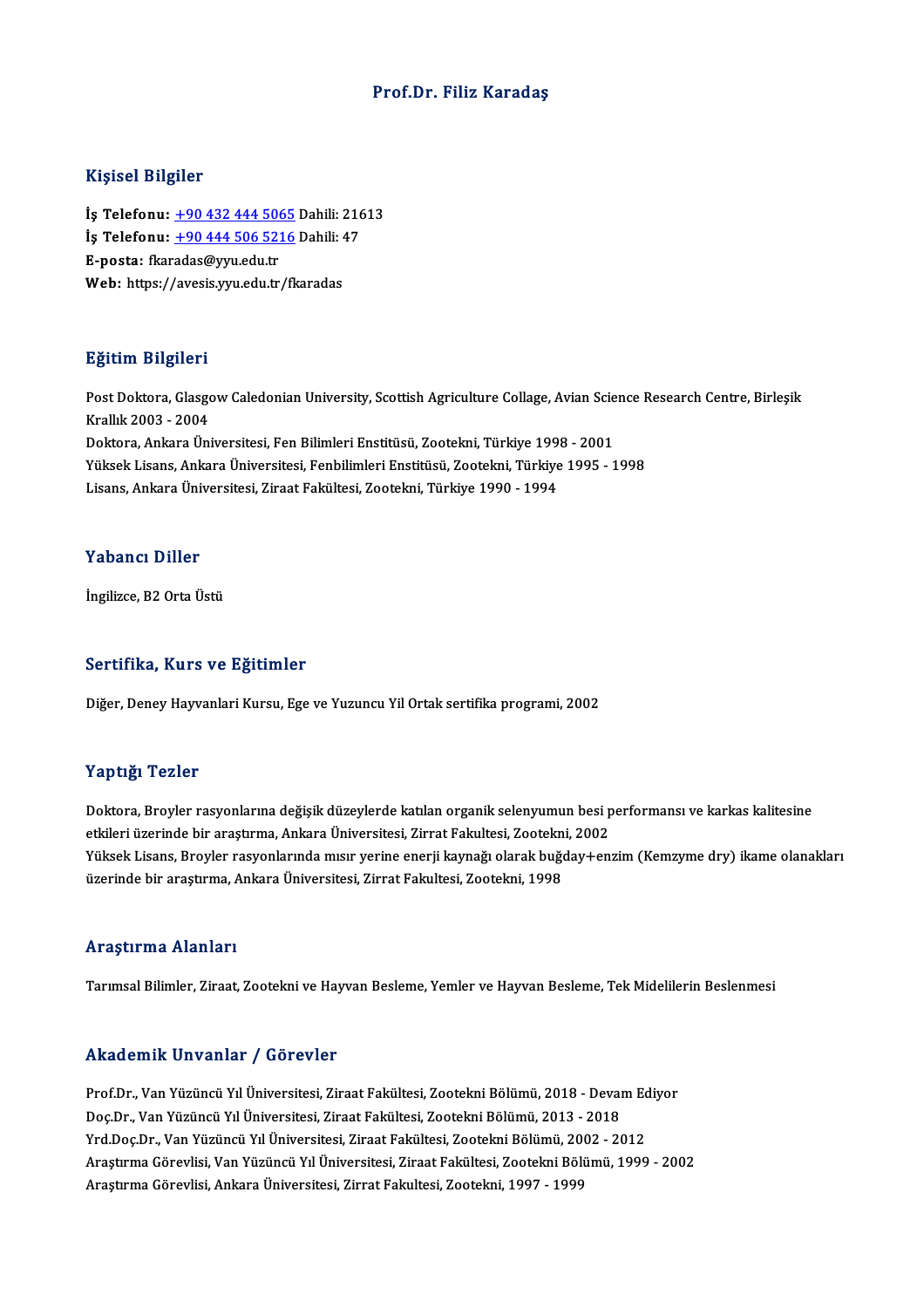## Akademik İdari Deneyim

Akademik İdari Deneyim<br>Van Yüzüncü Yıl Üniversitesi, Yöresel Gıdalar Uygulama Ve Araştırma Merkezi, 2017 - Devam Ediyor<br>Van Yüzüncü Yıl Üniversitesi, Yan Yarasal Gidalar Uygulama Ve Araştırma Merkezi, 2017 - Devam Ediyor YANAQ OMAN YORAY D'ONOYAN<br>Van Yüzüncü Yıl Üniversitesi, Yöresel Gıdalar Uygulama Ve Araştırma Merkezi, 2017 - Devam Ediyor<br>Van Yüzüncü Yıl Üniversitesi, Van Yoresel Gidalar Uygulama Ve Arastirma Merkezi, 2017 - Devam Ediyo Van Yüzüncü Yıl Üniversitesi, Yöresel Gıdalar Uygulama Ve *I*<br>Van Yüzüncü Yıl Üniversitesi, Van Yoresel Gidalar Uygulama<br>Van Yüzüncü Yıl Üniversitesi, Ziraat Fakultesi , 2016 - 2018<br>Van Yüzüncü Yıl Üniversitesi, Eakulte Ku Van Yüzüncü Yıl Üniversitesi, Van Yoresel Gidalar Uygulama Ve Arastirma Me<br>Van Yüzüncü Yıl Üniversitesi, Ziraat Fakultesi , 2016 - 2018<br>Van Yüzüncü Yıl Üniversitesi, Fakulte Kurulu Docent Temsilcisi, 2016 - 2018<br>Van Vüzünc Van Yüzüncü Yıl Üniversitesi, Ziraat Fakultesi , 2016 - 2018<br>Van Yüzüncü Yıl Üniversitesi, Fakulte Kurulu Docent Temsilcisi, 2016 -<br>Van Yüzüncü Yıl Üniversitesi, Ziraat Fakultesi , Zootekni, 2015 - 2018<br>Van Yüzüncü Yıl Üni Van Yüzüncü Yıl Üniversitesi, Fakulte Kurulu Docent Temsilcisi, 2016 - 2018<br>Van Yüzüncü Yıl Üniversitesi, Ziraat Fakultesi , Zootekni, 2015 - 2018<br>Van Yüzüncü Yıl Üniversitesi, Rektorluk Algelomik Tesvik Komisyonu Üyesi, 2 Van Yüzüncü Yıl Üniversitesi, Ziraat Fakultesi , Zootekni, 2015 - 2018<br>Van Yüzüncü Yıl Üniversitesi, Rektorluk Bap Apg Komisyon Uyesi, 2016 - 2017<br>Van Yüzüncü Yıl Üniversitesi, Rektorluk Akademik Teşvik Komisyonu Üyesi, 20 Van Yüzüncü Yıl Üniversitesi, Rektorluk Bap Apg Kom<br>Van Yüzüncü Yıl Üniversitesi, Rektorluk Akademik Teş<br>Van Yüzüncü Yıl Üniversitesi, Rektörlük, 2008 - 2009<br>Van Yüzüncü Yıl Üniversitesi, Rektörlük, 2005 - 2009 Van Yüzüncü Yıl Üniversitesi, Rektorluk Akademik Teş<br>Van Yüzüncü Yıl Üniversitesi, Rektörlük, 2008 - 2010<br>Van Yüzüncü Yıl Üniversitesi, Rektörlük, 2005 - 2009 Van Yüzüncü Yıl Üniversitesi, Rektörlük, 2005 - 2009<br>Yönetilen Tezler

Karadaş F., Hayvansal Kökenli Yem Hammaddelerinde (Et, Kan, Tavuk Ve Balık Unu) Biyojen Aminlerin Araştırılması, Yüksek Lisans, Z.Özge(Öğrenci), 2016 Karadaş F., Hayvansal Kökenli Yem Hammaddelerinde (Et, Kan, Tavuk Ve Balık Unu) Biyojen Aminlerin Araştırılması,<br>Yüksek Lisans, Z.Özge(Öğrenci), 2016<br>Karadaş F., Damızlık Bıldırcın Yemlerinde Farklı Karotenlerin Yumurta Sa

Yüksek Lisans, Z.Özge(Öğrenci), 2016<br>Karadaş F., Damızlık Bıldırcın Yemlerinde Farklı Karoten<br>Karşılaştırılması, Yüksek Lisans, T.ALAY(Öğrenci), 2013<br>Karadas E. Van Hafrasında Üretilen Cesitli Karma Yomle Karadaş F., Damızlık Bıldırcın Yemlerinde Farklı Karotenlerin Yumurta Sarısı ve Kuluçka Performansı Üzerine Et<br>Karşılaştırılması, Yüksek Lisans, T.ALAY(Öğrenci), 2013<br>Karadaş F., Van Hafzasında Üretilen Çeşitli Karma Yemle

Karşılaştırılması, Yüksek Lisans, T.ALAY(Öğrenci), 2013<br>Karadaş F., Van Hafzasında Üretilen Çeşitli Karma Yemlerin Aflatoksin İçeriklerinin Araştırılması, Yüksek Lisans,<br>V.RÜSTEMOĞLU(Öğrenci), 2010

## JüriÜyelikleri

Tez Savunma (Yüksek Lisans), Yüksek Lisans tez Jürisi, Yüzüncü, Ocak, 2016 Jarr Oyommorr<br>Tez Savunma (Yüksek Lisans), Yüksek Lisans tez Jürisi, Yüzüncü , Ocak, 2016<br>Akademik Personel Sınavı, Arastirma Gorevlisi Sinavi, Yuzuncu Yil Universitesi, Aralık, 2014<br>Ödül TUPA Cene bilim Insani Destaklama Tez Savunma (Yüksek Lisans), Yüksek Lisans tez Jürisi, Yüzüncü , Ocak, 2016<br>Akademik Personel Sınavı, Arastirma Gorevlisi Sinavi, Yuzuncu Yil Universite<br>Ödül, TUBA Genc bilim Insani Destekleme Jurisi Vugungu Yil Universite Akademik Personel Sınavı, Arastirma Gorevlisi Sinavi, Yuzuncu Yil Universitesi, Aral<br>Ödül, TUBA Genc bilim Insani Destekleme Juri Uyeligi, TUBA, Temmuz, 2014<br>Tez Savunma (Doktora), Tez Savunma Jurisi, Yuzuncu Yil Universit

# Tez Savunma (Doktora), Tez Savunma Jurisi, Yuzuncu Yil Universitesi, Aralık, 2013<br>SCI, SSCI ve AHCI İndekslerine Giren Dergilerde Yayınlanan Makaleler

CI, SSCI ve AHCI İndekslerine Giren Dergilerde Yayınlanan Makaleler<br>I. Feeding dihydroquercetin and vitamin E to broiler chickens reared at standard and high ambient<br>tamperatures book ve kkre<br>Feeding dihyd<br>Eingerliev V. P Feeding dihydroquercetin and vitamin E to broiler chickens reared at standard and high ambient<br>temperatures<br>Pirgozliev V. R. , Mansbridge S. C. , Westbrook C. A. , Woods S. L. , Rose S. P. , Whiting I. M. , Yovchev D. G. ,

**temperatures<br>Pirgozliev V. R. , Mansbridge S. C. , 1<br>A. G. , Kljak K., Staykova G. P. , et al.<br>ARCHIVES OF ANIMAL NUTRUTION** Pirgozliev V. R. , Mansbridge S. C. , Westbrook C. A. , Woods S. L. , Rose S.<br>A. G. , Kljak K., Staykova G. P. , et al.<br>ARCHIVES OF ANIMAL NUTRITION, 2020 (SCI İndekslerine Giren Dergi)<br>Fooding dibudroquareatin to broiler

A. G. , Kljak K., Staykova G. P. , et al.<br>ARCHIVES OF ANIMAL NUTRITION, 2020 (SCI İndekslerine Giren Dergi)<br>II. Feeding dihydroquercetin to broiler chickens

- ARCHIVES OF ANIMAL NUTRITION, 2020 (SCI İndekslerine Giren Dergi)<br>Feeding dihydroquercetin to broiler chickens<br>Pirgozliev V., Westbrook C., Woods S., Karagecili M. R. , Karadas F., Rose S. P. , Mansbridge S. C.<br>PRITISH DOU Feeding dihydroquercetin to broiler chickens<br>Pirgozliev V., Westbrook C., Woods S., Karagecili M. R. , Karadas F., Rose S. P. , Mansbridge<br>BRITISH POULTRY SCIENCE, cilt.60, sa.3, ss.241-245, 2019 (SCI İndekslerine Giren De
- BRITISH POULTRY SCIENCE, cilt.60, sa.3, ss.241-245, 2019 (SCI Indekslerine Giren Dergi)<br>III. Dietary essential oils improve feed efficiency and hepatic antioxidant content of broiler chickens BRITISH POULTRY SCIENCE, cilt.60, sa.3, ss.241-245, 2019 (SCI İndekslerine Giren Dergi)<br>Dietary essential oils improve feed efficiency and hepatic antioxidant content of broiler chickens<br>Pirgozliev V., Mansbridge S. C. , R Dietary essential oils im<br>Pirgozliev V., Mansbridge S<br>Oluwatosin O. O., Bravo D.<br>ANIMAL cilt 12, 22, 25, 50. Pirgozliev V., Mansbridge S. C. , Rose S. P. , Mackenzie A. M. , Beccaccia<br>Oluwatosin O. O. , Bravo D.<br>ANIMAL, cilt.13, sa.3, ss.502-508, 2019 (SCI İndekslerine Giren Dergi)<br>Liver Antioxidente in Belation to Beak Mannheleg

Oluwatosin O. O. , Bravo D.<br>ANIMAL, cilt.13, sa.3, ss.502-508, 2019 (SCI İndekslerine Giren Dergi)<br>IV. Liver Antioxidants in Relation to Beak Morphology, Gizzard Size and Diet in the Common Eider<br>Semateria melliasime ANIMAL, cilt.13, sa.3, ss.502-508, 2019 (SCI Indekslerine Giren Dergi)<br>Liver Antioxidants in Relation to Beak Morphology, Gizzard S<br>Somateria mollissima<br>Moller A. P., Laursen K., Karadas F. Liver Antioxidants in Relation t<br>Somateria mollissima<br>Moller A. P. , Laursen K., Karadaş F.<br>ANTIOVIDANTS silt 9, ss 2, 2010 (S. Somateria mollissima<br>Moller A. P. , Laursen K., Karadaş F.<br>ANTIOXIDANTS, cilt.8, sa.2, 2019 (SCI İndekslerine Giren Dergi)<br>Yolk vitamin E nositively affects prenatal spouth but not

Moller A. P. , Laursen K., Karadaş F.<br>ANTIOXIDANTS, cilt.8, sa.2, 2019 (SCI İndekslerine Giren Dergi)<br>V. Yolk vitamin E positively affects prenatal growth but not oxidative status in yellow-legged gull<br>ombrues ANTIOXID<br>Yolk vital<br>embryos<br><sup>Parolini M</sup> Yolk vitamin E positively affects prenatal growth but not oxidative status in yellow-legged gull<br>embryos<br>Parolini M., Possenti C. D. , Karadaş F., Colombo G., Romano M., Caprioli M., Dalle-Donne I., Rubolini D., Milzani A.

embryos<br>Parolini M., Possenti C. D. , Karadaş F., Colombo G., Romano M., Caprioli M., Dalle-Donne I., Rubolini D., Milzani A.,<br>Saino N.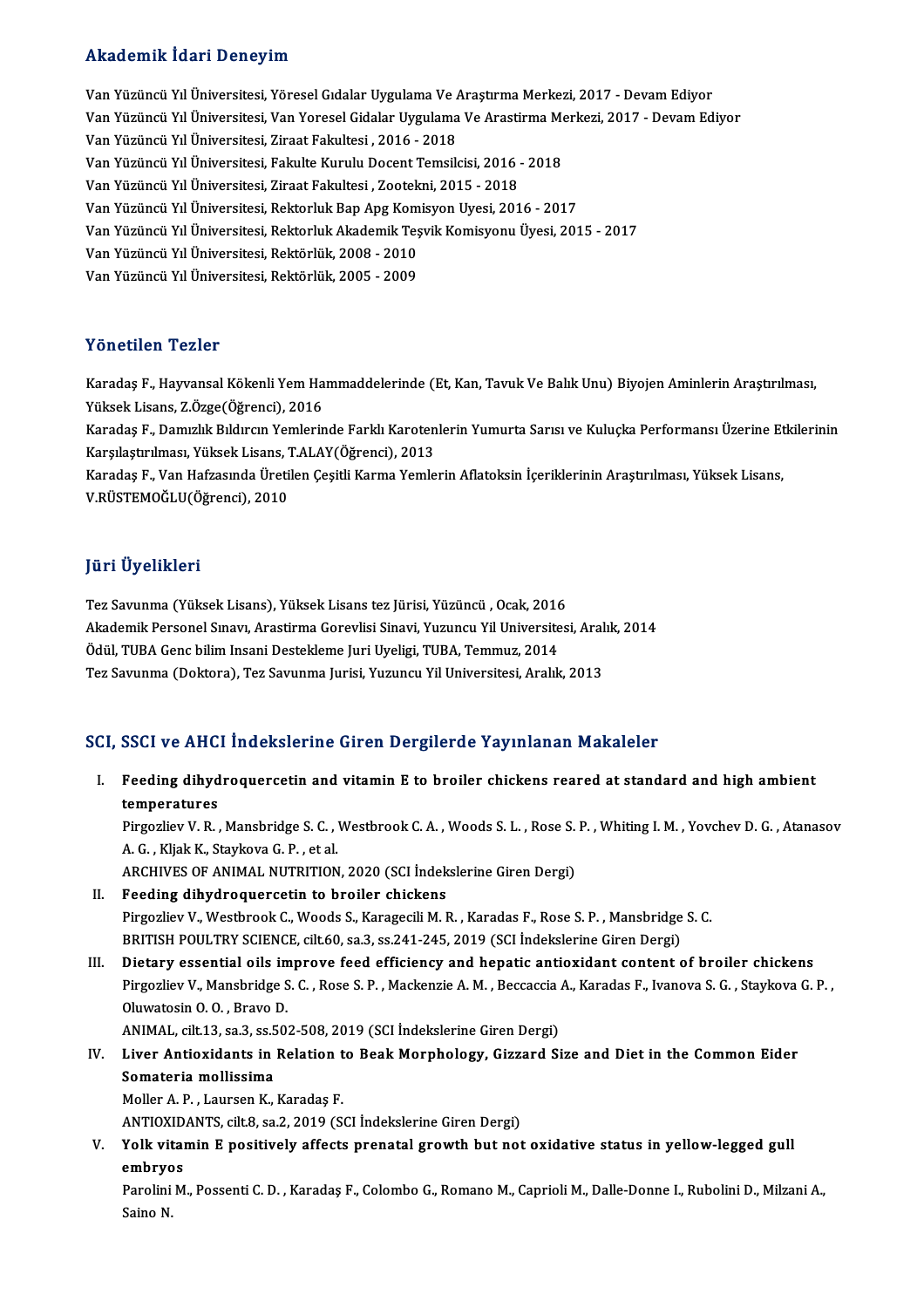CURRENT ZOOLOGY, cilt.64, sa.3, ss.285-292, 2018 (SCI İndekslerine Giren Dergi)

CURRENT ZOOLOGY, cilt.64, sa.3, ss.285-292, 2018 (SCI Indekslerine Giren Dergi)<br>VI. Effects of egg weight and in ovo injection of alpha-tocopherol on chick development, hatching<br>Refermance and linid soluble entiquidant con CURRENT ZOOLOGY, cilt.64, sa.3, ss.285-292, 2018 (SCI İndekslerine Giren Dergi)<br>Effects of egg weight and in ovo injection of alpha-tocopherol on chick developn<br>performance, and lipid-soluble antioxidant concentrations in Effects of egg weight and in ovo injecti<br>performance, and lipid-soluble antioxie<br>Babacanoğlu E., Karageçili M. R., Karadaş F.<br>ARCHIVES ANIMAL PREEDING silt 61, 82,2 performance, and lipid-soluble antioxidant concentrations in quail chick tissues<br>Babacanoğlu E., Karageçili M. R. , Karadaş F.<br>ARCHIVES ANIMAL BREEDING, cilt.61, sa.2, ss.179-189, 2018 (SCI İndekslerine Giren Dergi)<br>A semn Babacanoğlu E., Karageçili M. R. , Karadaş F.<br>ARCHIVES ANIMAL BREEDING, cilt.61, sa.2, ss.179-189, 2018 (SCI İndekslerine Giren Dergi)<br>VII. A comparison of fat-soluble antioxidants in wild and farm-reared chukar partri

ARCHIVE<br>A compa<br>chukar)<br>Karadas l A comparison of fat-soluble antioxi<br>chukar)<br>Karadaş F., Moller A. P. , Karageçili M. R.<br>COMBARATIVE PIOCHEMISTRY AND BH

chukar)<br>Karadaş F., Moller A. P. , Karageçili M. R.<br>COMPARATIVE BIOCHEMISTRY AND PHYSIOLOGY A-MOLECULAR & INTEGRATIVE PHYSIOLOGY, cilt.208, ss.89-94,<br>2017 (SCL İndekslerine Giren Dergi) Karadaş F., Moller A. P. , Karageçili M<br>COMPARATIVE BIOCHEMISTRY AND<br>2017 (SCI İndekslerine Giren Dergi) COMPARATIVE BIOCHEMISTRY AND PHYSIOLOGY A-MOLECULAR & INTEGRATIVE PHYSIOLOGY, cilt.208, ss.89-<br>2017 (SCI Indekslerine Giren Dergi)<br>VIII. Antioxidants and embryo phenotype: is there experimental evidence for strong integrat

2017 (SCI Indekslerine<br>Antioxidants and em<br>antioxidant system? Antioxidants and embryo phenotype: is there experimental evidence for strong integration of<br>antioxidant system?<br>Possenti C. D. , Karadaş F., Colombo G., Caprioli M., Rubolini D., Milzani A., Donne I. D. , Saino N., Parolin

antioxidant system?<br>Possenti C. D. , Karadaş F., Colombo G., Caprioli M., Rubolini D., Milzani A., Donne I. D. , Saino N., Parolin<br>JOURNAL OF EXPERIMENTAL BIOLOGY, cilt.220, sa.4, ss.615-624, 2017 (SCI İndekslerine Giren D Possenti C. D. , Karadaş F., Colombo G., Caprioli M., Rubolini D., Milzani A., Donne I. D. , Saino N., Parolini M.<br>JOURNAL OF EXPERIMENTAL BIOLOGY, cilt.220, sa.4, ss.615-624, 2017 (SCI İndekslerine Giren Dergi)<br>IX. The ef

- JOURNAL OF EXPERIMENTAL BIOLOGY, cilt.<br>The effect of organic selenium in feedin<br>Erdoğan S., Karadaş F., YILMAZ A., Karaca S.<br>REVISTA PRASILEIRA DE ZOOTECNIA PRAZ The effect of organic selenium in feeding of ewes in late pregnancy on selenium transfer to progen<br>Erdoğan S., Karadaş F., YILMAZ A., Karaca S.<br>REVISTA BRASILEIRA DE ZOOTECNIA-BRAZILIAN JOURNAL OF ANIMAL SCIENCE, cilt.46, Erdoğan S., Karadaş F., YILMAZ A., Karaca S.<br>REVISTA BRASILEIRA DE ZOOTECNIA-BRAZILIAN JOURNAL OF ANIMAL SCIENCE, cilt.46, sa.2, ss.147-155, 2017<br>(SCI İndekslerine Giren Dergi)
- REVISTA BRASILEIRA DE ZOOTECNIA-BRAZILIAN JOURNAL OF ANIMAL SCIENCE, cilt.46, sa.2, ss.147-155, 2017<br>(SCI İndekslerine Giren Dergi)<br>X. The effects of carotenoids in quail breeder diets on egg yolk pigmentation and breeder (SCI Indekslerine C)<br>The effects of ca<br>Alay T., Karadas F.<br>ACTA ACRICULTUL The effects of carotenoids in quail breeder diets on egg yolk pigmentation and breeder per<br>Alay T., Karadas F.<br>ACTA AGRICULTURAE SCANDINAVICA SECTION A-ANIMAL SCIENCE, cilt.66, sa.4, ss.206-214, 2016 (SCI<br>Indekslerine Cire

Alay T., Karadas F.<br>ACTA AGRICULTURAE SCANDINAVICA SECTION A-ANIMAL SCIENCE, cilt.66, sa.4, ss.206-214, 2016 (SCI<br>İndekslerine Giren Dergi) ACTA AGRICULTURAE SCANDINAVICA SECTION A-ANIMAL SCIENCE, cilt.66, sa.4, ss.206-214, 2016 (SCI<br>Indekslerine Giren Dergi)<br>XI. In ovo feeding with beta-hydroxy beta-methylbutyrate and broiler performance, intestinal health,<br>a

Indekslerine Giren Derg<br>In ovo feeding with l<br>and immunity status<br>Muglali O. H. Salman M In ovo feeding with beta-hydroxy beta-methylbutyrate and broiler performance, intestina<br>and immunity status<br>Muglali O. H. , Salman M., Gacar A., Akdag F., Gulbahar M. Y. , Ciftci A., Onuk E. E. , Karadaş F., Eseceli H.<br>TUR

and immunity status<br>Muglali O. H. , Salman M., Gacar A., Akdag F., Gulbahar M. Y. , Ciftci A., Onuk E. E. , Karadaş F., Eseceli H.<br>TURKISH JOURNAL OF VETERINARY & ANIMAL SCIENCES, cilt.40, sa.1, ss.28-33, 2016 (SCI İndeksl Muglali<br>TURKIS<br>Dergi)<br>Is avid TURKISH JOURNAL OF VETERINARY & ANIMAL SCIENCES, cilt.40, sa.1, ss.28-33, 2016 (SCI İndekslerine Giren<br>Dergi)<br>XII. Is oxidative status influenced by dietary carotenoid and physical activity after moult in the great tit<br>(Pa

## Dergi)<br>Is oxidative stat<br>(Parus major)?<br>Vougovoov M. Do

(Parus major)?<br>Vaugoyeau M., Decencière B., Perret S., Karadaş F., Meylan S., Biard C. Journal of Experimental Biology, cilt.218, sa.13, ss.2106-2115, 2015 (SCI İndekslerine Giren Dergi) Vaugoyeau M., Decencière B., Perret S., Karadaş F., Meylan S., Biard C.<br>Journal of Experimental Biology, cilt.218, sa.13, ss.2106-2115, 2015 (SCI İndekslerine Giren Dergi)<br>XIII. Dietary xylanase increases hepatic vitamin E

- Journal of Experimental Biology, cilt.218, sa.13, ss.2106-2115, 2015 (SCI Inde<br>Dietary xylanase increases hepatic vitamin E concentration of chick<br>Pirgozliev V., Karadaş F., Rose S. P. , Beccaccia A., Mirza M. W. , AMERAH Dietary xylanase increases hepatic vitamin E concentration of chickens fed wheat based di<br>Pirgozliev V., Karadaş F., Rose S. P. , Beccaccia A., Mirza M. W. , AMERAH A. M.<br>JOURNAL OF ANIMAL AND FEED SCIENCES, cilt.24, sa.1, Pirgozliev V., Karadaş F., Rose S. P., Beccaccia A., Mirza M. W., AMERAH A. M.<br>JOURNAL OF ANIMAL AND FEED SCIENCES, cilt.24, sa.1, ss.80-84, 2015 (SCI İndekslerine Giren Dergi<br>XIV. Foraging for carotenoids: do colorful mal
- JOURNAL OF ANIMAL AND FEED SCIENCES, cilt.24, sa.1, ss.80-84, 2015 (SCI Indekslerine Giren Dergi)<br>Foraging for carotenoids: do colorful male hihi target carotenoid-rich foods in the wild?<br>Walker L. K. , Thorogood R., Karad Foraging for carotenoids: do colorful male hihi target carotenoid-rich foods i<br>Walker L. K. , Thorogood R., Karadaş F., Raubenheimer D., Kilner R. M. , EWEN J. G.<br>BEHAVIORAL ECOLOGY, cilt.25, sa.5, ss.1048-1057, 2014 (SCI Walker L. K., Thorogood R., Karadaş F., Raubenheimer D., Kilner R. M., EWEN J. G.<br>BEHAVIORAL ECOLOGY, cilt.25, sa.5, ss.1048-1057, 2014 (SCI İndekslerine Giren Dergi)<br>XV. Dietary essential oils improve the hepatic antioxid
- BEHAVIORAL ECOLOGY, cilt.25, sa.5, ss.1048-1057, 2014 (SCI İndek<br>Dietary essential oils improve the hepatic antioxidative stat<br>Karadaş F., Pirgozliev V., Rose S., Dimitrov D., Oduguwa O., Bravo D.<br>Pritish Poultry Science, Dietary essential oils improve the hepatic antioxidative status of broiler cl<br>Karadaş F., Pirgozliev V., Rose S., Dimitrov D., Oduguwa O., Bravo D.<br>British Poultry Science, cilt.55, sa.3, ss.329-334, 2014 (SCI İndekslerine Karadaş F., Pirgozliev V., Rose S., Dimitrov D., Oduguwa O., Bravo D.<br>British Poultry Science, cilt.55, sa.3, ss.329-334, 2014 (SCI İndekslerine Giren Dergi)<br>XVI. A window on the past: male ornamental plumage reveals the q
- British Poultry Science, cilt.55, sa.3, ss.329-334, 2014 (SCI İnc<br>A window on the past: male ornamental plumage reve<br>Walker L. K. , Stevens M., Karadaş F., Kilner R. M. , EWEN J. G.<br>PROCEEDINCS OF THE POVAL SOCIETY P. PIOL A window on the past: male ornamental plumage reveals the quality of their early-life environment<br>Walker L. K. , Stevens M., Karadaş F., Kilner R. M. , EWEN J. G.<br>PROCEEDINGS OF THE ROYAL SOCIETY B-BIOLOGICAL SCIENCES, cil Walker L. K. , Stevens M., Karadaş F., Kilner R. M. , EWEN J. G.<br>PROCEEDINGS OF THE ROYAL SOCIETY B-BIOLOGICAL SCIENCES, cilt.280, sa.1756, 2013 (SCI İndekslerine Giren<br>Dergi) PROCEEDINGS OF THE ROYAL SOCIETY B-BIOLOGICAL SCIENCES, cilt.280, sa.1756, 2013 (SCI İndekslerine G<br>Dergi)<br>XVII. Maternal effects in the highly communal sociable weaver may exacerbate brood reduction and<br>nunanane offensing
- Dergi)<br>Maternal effects in the highly communal sociable weave<br>prepare offspring for a competitive social environment<br>von Diik B. E. FISING G.M. Morrill B.M. Karadas E. Hatabuall Maternal effects in the highly communal sociable weaver may exacerbate broor<br>prepare offspring for a competitive social environment<br>van Dijk R. E. , EISING C. M. , Merrill R. M. , Karadaş F., Hatchwell B., SPOTTISWOODE C. prepare offspring for a competitive social environment<br>van Dijk R. E., EISING C. M., Merrill R. M., Karadaş F., Hatchwell B., SPOTTISWOODE C. N. OECOLOGIA, cilt.171, sa.2, ss.379-389, 2013 (SCI Indekslerine Giren Dergi)
- XVIII. Avian eggshell pigments are not consistently correlated with colour measurements or egg<br>constituents in two Turdus thrushes Cassey P., MIKSIK I., Portugal S. J. , Maurer G., EWEN J. G. , ZARATE E., SEWELL M. A. , Karadaş F., GRIM T., HAUBER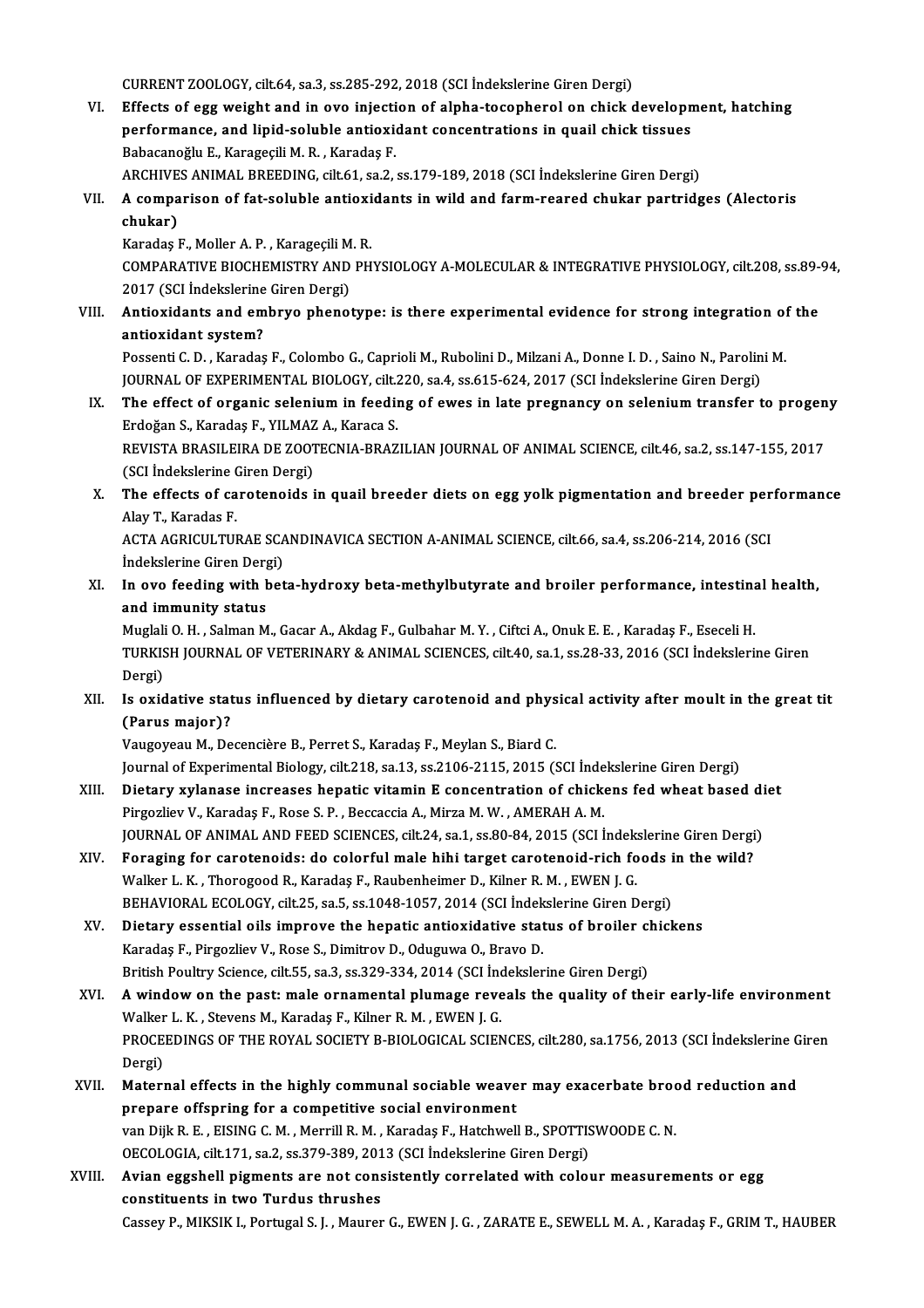M.E.

JOURNAL OF AVIAN BIOLOGY, cilt.43, sa.6, ss.503-512, 2012 (SCI İndekslerine Giren Dergi)

- XIX. Photoperiodic lighting (16 hours of light:8 hours of dark) programs during incubation: 1. Effects on JOURNAL OF AVIAN BIOLOGY, cilt.43, sa.6, ss.503-512, 2012 (SCI İndekslerine Giren Dergi)<br>Photoperiodic lighting (16 hours of light:8 hours of dark) programs during incubation: 1. Effects of<br>growth and circadian physiologic Photoperiodic lighting (16 hours of light:8 hours of dark) pro<br>growth and circadian physiological traits of embryos and early<br>ÖZKAN S., YALÇIN S., Babacanoglu E., Kozanoglu H., Karadaş F., Uysal S.<br>POULTPV SCIENCE ci<sup>lt 91</sup> growth and circadian physiological traits of embryos and early stress resp<br>ÖZKAN S., YALÇIN S., Babacanoglu E., Kozanoglu H., Karadaş F., Uysal S.<br>POULTRY SCIENCE, cilt.91, sa.11, ss.2912-2921, 2012 (SCI İndekslerine Giren ÖZKAN S., YALÇIN S., Babacanoglu E., Kozanoglu H., Karadaş F., Uysal S.<br>POULTRY SCIENCE, cilt.91, sa.11, ss.2912-2921, 2012 (SCI İndekslerine Giren Dergi)<br>XX. Photoperiodic lighting (16 hours of light:8 hours of dark) prog
- POULTRY SCIENCE, cilt.91, sa.11, ss.2912-2921, 2012 (SCI İndekslerine Giren Dergi)<br>Photoperiodic lighting (16 hours of light:8 hours of dark) programs during incubation: 2. Effects<br>early posthatching growth, blood physiolo Photoperiodic lighting (16 hours of light:8<br>early posthatching growth, blood physiolog<br>relation to posthatching lighting programs<br>07KAN S. XALCIN S. Pebecapedu E. Urgel S. Ka early posthatching growth, blood physiology, and production performance in broiler chickens in<br>relation to posthatching lighting programs<br>ÖZKAN S., YALÇIN S., Babacanoglu E., Uysal S., Karadaş F., Kozanoglu H. relation to posthatching lighting programs<br>ÖZKAN S., YALÇIN S., Babacanoglu E., Uysal S., Karadaş F., Kozanoglu H.<br>POULTRY SCIENCE, cilt.91, sa.11, ss.2922-2930, 2012 (SCI İndekslerine Giren Dergi)<br>Hish lavals of liver art
- XXI. High levels of liver antioxidants are associated with life-history strategies characteristic of slow POULTRY SCIENCE, cilt.91, sa.11, ss.2922-293<br>High levels of liver antioxidants are ass<br>growth and high survival rates in birds<br>CAUVAN LEPPITZOE LEVaradas E-MOLLEP GALVANI.,ERRITZOEJ.,Karadaş F.,MOLLERA.P. growth and high survival rates in birds<br>GALVAN I., ERRITZOE J., Karadaş F., MOLLER A. P.<br>JOURNAL OF COMPARATIVE PHYSIOLOGY B-BIOCHEMICAL SYSTEMS AND ENVIRONMENTAL PHYSIOLOGY,<br>S<sup>ilt 192</sup>, 23.7, 29.947,959, 2012 (SSL Indeksl GALVAN I., ERRITZOE J., Karadaş F., MOLLER A. P.<br>JOURNAL OF COMPARATIVE PHYSIOLOGY B-BIOCHEMICAL SY<br>cilt.182, sa.7, ss.947-959, 2012 (SCI İndekslerine Giren Dergi)<br>Matarnal offects modiated by egg suality in the Yollow JOURNAL OF COMPARATIVE PHYSIOLOGY B-BIOCHEMICAL SYSTEMS AND ENVIRONMENTAL PHYSIOLOGY,<br>cilt.182, sa.7, ss.947-959, 2012 (SCI Indekslerine Giren Dergi)<br>XXII. Maternal effects mediated by egg quality in the Yellow-legged Gull
- cilt.182, sa.7, ss.947-959, 2012 (S<br>Maternal effects mediated by<br>laying order and embryo sex Maternal effects mediated by egg quality in the Yellow-legged Gull Larus mi<br>laying order and embryo sex<br>Rubolini D., Romano M., NAVARA K. J. , Karadaş F., AMBROSINI R., Caprioli M., Saino N.<br>EPONTIERS IN 7001 0CV gilt 9, 2 laying order and embryo sex<br>Rubolini D., Romano M., NAVARA K. J. , Karadaş F., AMBROSINI R., Caprioli M., Saino N. FRONTIERS IN ZOOLOGY, cilt.8, 2011 (SCI İndekslerine Giren Dergi)
- XXIII. Changes in broiler chick tissue concentrations of lipid-soluble antioxidants immediately post-hatch<br>Karadas F., Surai P. F., Sparks N. H. C. Changes in broiler chick tissue concentrations of lipid-soluble antioxidants immediately post-hate<br>Karadaş F., Surai P. F. , Sparks N. H. C.<br>COMPARATIVE BIOCHEMISTRY AND PHYSIOLOGY A-MOLECULAR & INTEGRATIVE PHYSIOLOGY, cil Karadaş F., Surai P. F. , Sparks N. H. C.<br>COMPARATIVE BIOCHEMISTRY AND PHYSIOL<br>ss.68-71, 2011 (SCI İndekslerine Giren Dergi)<br>Matarnal offests and shansing phanalogy COMPARATIVE BIOCHEMISTRY AND PHYSIOLOGY A-MOLECULAR &<br>ss.68-71, 2011 (SCI Indekslerine Giren Dergi)<br>XXIV. Maternal effects and changing phenology of bird migration<br>MOLLER A.B., PLARD C. Karadas E. Pubelini D. Saine N. Sura
- ss.68-71, 2011 (SCI İndekslerine Giren Dergi)<br>Maternal effects and changing phenology of bird migration<br>MOLLER A. P. , BIARD C., Karadaş F., Rubolini D., Saino N., Surai P. F. CLIMATE RESEARCH, cilt.49, sa.3, ss.201-210, 2011 (SCI İndekslerine Giren Dergi)
- XXV. The effect on performance, energymetabolismand hepatic carotenoid contentwhen phytase supplemented diets were fed to broiler chickens Pirgozliev V., Karadas F., Pappas A., Acamovic T., BEDFORD M.R. RESEARCHINVETERINARYSCIENCE, cilt.89, sa.2, ss.203-205,2010 (SCI İndekslerineGirenDergi) Pirgozliev V., Karadas F., Pappas A., Acamovic T., BEDFORD M. R.<br>RESEARCH IN VETERINARY SCIENCE, cilt.89, sa.2, ss.203-205, 2010 (SCI Indekslerine Gire<br>XXVI. Historical mutation rates predict susceptibility to radiation in
- RESEARCH IN VETERINARY SCIENCE, cilt.89, sa.2, ss.20<br>Historical mutation rates predict susceptibility to<br>MOLLER A. P. , ERRITZOE J., Karadaş F., Mousseau T. A.<br>JOUPNAL OF EVOLUTIONAPY PIOLOCY, silt.22, ss.10, ss Historical mutation rates predict susceptibility to radiation in Chernobyl birds<br>MOLLER A. P. , ERRITZOE J., Karadaş F., Mousseau T. A.<br>JOURNAL OF EVOLUTIONARY BIOLOGY, cilt.23, sa.10, ss.2132-2142, 2010 (SCI İndekslerine MOLLER A. P. , ERRITZOE J., Karadaş F., Mousseau T. A.<br>JOURNAL OF EVOLUTIONARY BIOLOGY, cilt.23, sa.10, ss.2132-2142, 2010 (SCI İndekslerine Giren Dergi)<br>XXVII. Effects of different dietary phytase activities on the concen

## **JOURNAL OF EVOLU<br>Effects of differer<br>growing broilers**<br>Kanadas E. Bingerli Effects of different dietary phytase activities on the concen<br>growing broilers<br>Karadaş F., Pirgozliev V., Pappas A. C. , Acamovic T., BEDFORD M. R.<br>JOUPMAL OF ANIMAL PHYSIOLOCY AND ANIMAL NUTPITION, cilt Q growing broilers<br>Karadaş F., Pirgozliev V., Pappas A. C. , Acamovic T., BEDFORD M. R.<br>JOURNAL OF ANIMAL PHYSIOLOGY AND ANIMAL NUTRITION, cilt.94, sa.4, ss.519-526, 2010 (SCI İndekslerine<br>Ciron Dergi)

Karadaş F., Pi<br>JOURNAL OF<br>Giren Dergi)<br>Lovels of an JOURNAL OF ANIMAL PHYSIOLOGY AND ANIMAL NUTRITION, cilt.94, sa.4, ss.519-<br>Giren Dergi)<br>XXVIII. Levels of antioxidants in rural and urban birds and their consequences<br>MOLLER A.B. ERRITZOE L. Karadas E

- Giren Dergi)<br>Levels of antioxidants in rural and urban birds and their conse<br>MOLLER A. P., ERRITZOE J., Karadaş F.<br>OECOLOGIA, cilt.163, sa.1, ss.35-45, 2010 (SCI İndekslerine Giren Dergi) XXVIII. Levels of antioxidants in rural and urban birds and their consequences
	- MOLLER A. P. , ERRITZOE J., Karadaş F.<br>OECOLOGIA, cilt.163, sa.1, ss.35-45, 2010 (SCI İndekslerine Giren Dergi)<br>XXIX. Maternal Effects Mediated by Antioxidants and the Evolution of Carotenoid-Based Signals in Birds<br>PIABD G OECOLOGIA, cilt.163, sa.1, ss.35-45, 2010 (SCI İndekslerine Giren Dergi)<br>Maternal Effects Mediated by Antioxidants and the Evolution of Caroteno<br>BIARD C., GIL D., Karadas F., Saino N., Spottiswoode C.N. , Surai P. F. , MOL Maternal Effects Mediated by Antioxidants and the Evolution of Carotenoid-B<br>BIARD C., GIL D., Karadas F., Saino N., Spottiswoode C. N. , Surai P. F. , MOLLER A. P.<br>AMERICAN NATURALIST, cilt.174, sa.5, ss.696-708, 2009 (SCI BIARD C., GIL D., Karadas F., Saino N., Spottiswoode C. N., Surai P. F., MOLLER A. P.<br>AMERICAN NATURALIST, cilt.174, sa.5, ss.696-708, 2009 (SCI Indekslerine Giren Dergi)<br>XXX. Maternally invested carotenoids compensate cos
	- AMERICAN NATURALIST, cilt.174, sa.5, ss.696-708, 2009 (SCI İndekslerine<br>Maternally invested carotenoids compensate costly ectoparasitisr<br>Ewen J. G. , Thorogood R., Brekke P., Cassey P., Karadaş F., Armstrong D. P.<br>PROCEEDI PROCEEDINGS OF THE NATIONAL ACADEMY OF SCIENCES OF THE UNITED STATES OF AMERICA, cilt.106, sa.31, Ewen J. G., Thorogood R., Brekke P., Cassey P., Karadas F., Armstrong D. P. ss.12798-12802, 2009 (SCI İndekslerine Giren Dergi).
	- XXXI. Spectral mouth colour of nestlings changes with carotenoid availability<br>Thorogood R., Kilner R. M., Karadas F., EWEN J. G.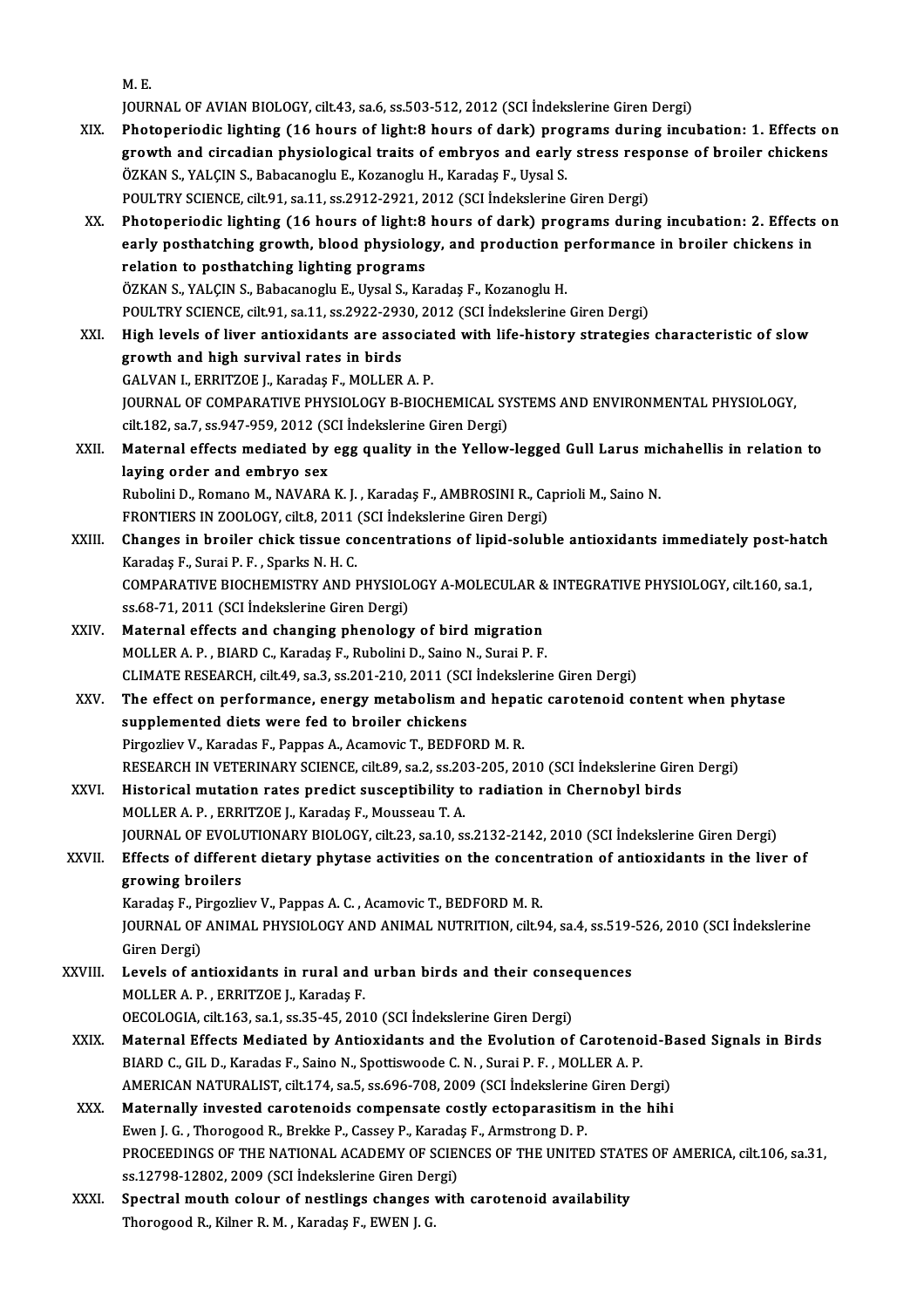FUNCTIONAL ECOLOGY, cilt.22, sa.6, ss.1044-1051, 2008 (SCI İndekslerine Giren Dergi)<br>Condition dependence of postling mouth solour and the effect of cunplementi

- XXXII. Condition dependence of nestling mouth colour and the effect of supplementing carotenoids on<br>parental behaviour in the hihi (Notiomystis cincta) FUNCTIONAL ECOLOGY, cilt.22, sa.6, ss.1044-1051, 2008 (S<br>Condition dependence of nestling mouth colour and<br>parental behaviour in the hihi (Notiomystis cincta)<br>EWEN L.C. Thorogood P. Kanadas E. Cosovy P. EWENJ.G. ,ThorogoodR.,Karadaş F.,CasseyP. parental behaviour in the hihi (Notiomystis cincta)<br>EWEN J. G., Thorogood R., Karadaş F., Cassey P.<br>OECOLOGIA, cilt.157, sa.2, ss.361-368, 2008 (SCI İndekslerine Giren Dergi)<br>Antioxidants in eggs of great tits Parus major XXXIII. Antioxidants in eggs of great tits Parus major from Chernobyl and hatching success MOLLER A. P., Karadas F., Mousseau T. A. OECOLOGIA, cilt.157, sa.2, ss.361-368, 200<br>Antioxidants in eggs of great tits Part<br>MOLLER A. P., Karadas F., Mousseau T. A.<br>JOUPNAL OF COMBARATIVE PHYSIOLOGY
- JOURNAL OF COMPARATIVE PHYSIOLOGY B-BIOCHEMICAL SYSTEMIC AND ENVIRONMENTAL PHYSIOLOGY, cilt.178, sa.6, ss.735-743, 2008 (SCI İndekslerine Giren Dergi) JOURNAL OF COMPARATIVE PHYSIOLOGY B-BIOCHEMICAL SYSTEMIC AND ENVIRONMENTAL PHYSIOLOGY,<br>cilt.178, sa.6, ss.735-743, 2008 (SCI İndekslerine Giren Dergi)<br>XXXIV. The selenium levels of mothers and their neonates using hair, br

cilt.178, sa.6, ss.735-743, 2008 (SCI İndeksle<br>The selenium levels of mothers and the<br>and umbilical cord blood in Van Basin<br>Oerdemir H. Karadas E. Bannas A.C. Casse The selenium levels of mothers and their neonates using 3<br>and umbilical cord blood in Van Basin<br>Oezdemir H., Karadaş F., Pappas A. C. , Cassey P., Oto G., Tuncer O.<br>PIOLOCICAL TRACE ELEMENT RESEARCH silt 122.82.2.82.266.23 and umbilical cord blood in Van Basin<br>Oezdemir H., Karadaş F., Pappas A. C. , Cassey P., Oto G., Tuncer O.<br>BIOLOGICAL TRACE ELEMENT RESEARCH, cilt.122, sa.3, ss.206-215, 2008 (SCI İndekslerine Giren Dergi) Oezdemir H., Karadaş F., Pappas A. C. , Cassey P., Oto G., Tuncer O.<br>BIOLOGICAL TRACE ELEMENT RESEARCH, cilt.122, sa.3, ss.206-215, 2008 (SCI İndekslerine Giren Dergi)<br>XXXV. Nestling begging intensity and parental effort i

- BIOLOGICAL TRACE ELEMENT RESEARCH, cilt.122, sa.3, ss.20<br>Nestling begging intensity and parental effort in relati<br>Helfenstein F., Berthouly A., Tanner M., Karadaş F., Richner H.<br>REHAVIORAL ECOLOCY, silt.19, sa.1, ss.199, 1 Nestling begging intensity and parental effort in relation to prelaying carot<br>Helfenstein F., Berthouly A., Tanner M., Karadaş F., Richner H.<br>BEHAVIORAL ECOLOGY, cilt.19, sa.1, ss.108-115, 2008 (SCI İndekslerine Giren Derg Helfenstein F., Berthouly A., Tanner M., Karadaş F., Richner H.<br>BEHAVIORAL ECOLOGY, cilt.19, sa.1, ss.108-115, 2008 (SCI İndekslerine Giren Dergi)<br>XXXVI. A nondestructive method for extracting maternally derived egg yolk c BEHAVIORAL ECOLOGY, cilt.19, sa.1, ss.108-115, 2008 (SCI İndekslerine Giren Dergi)
- A nondestructive method for extracting maternally derived egg yolk carotenoids<br>CASSEY P., EWEN J. G. , BOULTON R. L. , Karadas F., MOLLER A. P. , BLACKBURN T. M.<br>JOURNAL OF FIELD ORNITHOLOGY, cilt.78, sa.3, ss.314-321, 200 CASSEY P., EWEN J. G. , BOULTON R. L. , Karadas F., MOLLER A. P. , BLACKBURN T. M.<br>JOURNAL OF FIELD ORNITHOLOGY, cilt.78, sa.3, ss.314-321, 2007 (SCI Indekslerine Giren Dergi)<br>XXXVII. Metabolic fates of yolk lipid and indi
- JOURNAL OF FI<br>Metabolic fate<br>and moorhen<br>PAPPAS A.C. K Metabolic fates of yolk lipid and individual fatty<br>and moorhen<br>PAPPAS A. C. , Karadas F., WOOD N. A. R. , SPEAKE B. K.<br>COMPARATIVE PIOCHEMISTRY AND RHYSIOLOCY R. RI
	-

and moorhen<br>PAPPAS A. C. , Karadas F., WOOD N. A. R. , SPEAKE B. K.<br>COMPARATIVE BIOCHEMISTRY AND PHYSIOLOGY B-BIOCHEMISTRY & MOLECULAR BIOLOGY, cilt.147, sa.1,<br>SS.102,109, 2007 (SSL indekslering Giron Dergi) PAPPAS A. C. , Karadas F., WOOD N. A. R. , SPEAK<br>COMPARATIVE BIOCHEMISTRY AND PHYSIOLOG<br>ss.102-109, 2007 (SCI İndekslerine Giren Dergi)<br>Protestive effect of modified slusemannans COMPARATIVE BIOCHEMISTRY AND PHYSIOLOGY B-BIOCHEMISTRY & MOLECULAR BIOLOGY, cilt.147, sa.1,<br>ss.102-109, 2007 (SCI indekslerine Giren Dergi)<br>XXXVIII. Protective effect of modified glucomannans and organic selenium against a

- ss.102-109, 2007 (SCI Indekslerine Giren Dergi)<br>Protective effect of modified glucomannans and organic selenium a<br>the chicken liver due to T-2 toxin-contaminated feed consumption<br>DVORSKAJ E. BARRAS A.C. Karadas E. SREAKE B Protective effect of modified glucomannans and organic self<br>the chicken liver due to T-2 toxin-contaminated feed consu:<br>DVORSKA J. E. , PAPPAS A. C. , Karadas F., SPEAKE B. K. , SURAI P. F.<br>COMBARATIVE PIOCHEMISTRY AND BUY the chicken liver due to T-2 toxin-contaminated feed consumption<br>DVORSKA J. E. , PAPPAS A. C. , Karadas F., SPEAKE B. K. , SURAI P. F.<br>COMPARATIVE BIOCHEMISTRY AND PHYSIOLOGY C-TOXICOLOGY & PHARMACOLOGY, cilt.145, sa.4, ss 2007 (SCI İndekslerine Giren Dergi) COMPARATIVE BIOCHEMISTRY AND PHYSIOLOGY C-TOXICOLOGY & PHARMACOLOGY, cilt.145, sa.4, ss.582-587,<br>2007 (SCI indekslerine Giren Dergi)<br>XXXIX. Dietary vitamin E (alpha-tocopherol acetate) and selenium supplementation from dif
- performance, ascites-related variables and antioxidant status in broilers reared at lowand optimum Dietary vitami<br>performance,<br>temperatures<br>OEZVAN S. MAI performance, ascites-related variables and antioxidant status in broilers reared at low and optimum<br>temperatures<br>OEZKAN S., MALAYOGLU H. B. , YALCIN S., Karadas F., KOCTUERK S., CABUK M., OKTAY G., OEZDEMIR S., OEZDEMIR<br>E.

temperature<br>OEZKAN S., M.<br>E., ERGUEL M.<br>PRITISH POUL OEZKAN S., MALAYOGLU H. B. , YALCIN S., Karadas F., KOCTUERK S., CABUK M., OKTAY G.,<br>E., ERGUEL M.<br>BRITISH POULTRY SCIENCE, cilt.48, sa.5, ss.580-593, 2007 (SCI İndekslerine Giren Dergi)<br>Effecte of caratanoids from lucarne

BRITISH POULTRY SCIENCE, cilt.48, sa.5, ss.580-593, 2007 (SCI Indekslerine Giren Dergi)

E., ERGUEL M.<br>BRITISH POULTRY SCIENCE, cilt.48, sa.5, ss.580-593, 2007 (SCI Indekslerine Giren Dergi)<br>XL. Effects of carotenoids from lucerne, marigold and tomato on egg yolk pigmentation and carotenoid<br>composition

Karadas F., GRAMMENIDIS E., SURAI P. F., ACAMOVIC T., SPARKS C.

BRITISH POULTRY SCIENCE, cilt.47, sa.5, ss.561-566, 2006 (SCI İndekslerine Giren Dergi)

- Karadas F., GRAMMENIDIS E., SURAI P. F. , ACAMOVIC T., SPARKS C.<br>BRITISH POULTRY SCIENCE, cilt47, sa.5, ss.561-566, 2006 (SCI Indekslerine Giren Dergi)<br>XLI. Supplementation of the maternal diet with tomato powder and marig antioxidant system of the developing quail<br>Karadas F., SURAI P., GRAMMENIDIS E., SPARKS N., ACAMOVIC T. Supplementation of the maternal diet with tomato powde<br>antioxidant system of the developing quail<br>Karadas F., SURAI P., GRAMMENIDIS E., SPARKS N., ACAMOVIC T.<br>PRITISH POLU TRY SCIENCE silt 47, sa 2, ss 200, 200, 2006 (SCI antioxidant system of the developing quail<br>Karadas F., SURAI P., GRAMMENIDIS E., SPARKS N., ACAMOVIC T.<br>BRITISH POULTRY SCIENCE, cilt.47, sa.2, ss.200-208, 2006 (SCI İndekslerine Giren Dergi)<br>Effect of organis solonium in Karadas F., SURAI P., GRAMMENIDIS E., SPARKS N., ACAMOVIC T.<br>BRITISH POULTRY SCIENCE, cilt.47, sa.2, ss.200-208, 2006 (SCI Indekslerine Giren Dergi)<br>XLII. Effect of organic selenium in quail diet on its accumulation in tis
- BRITISH POULTRY SCIENCE, cilt.47, sa.2, ss<br>Effect of organic selenium in quail die<br>SURAI P., Karadas F., Pappas A., SPARKS N.<br>PRITISH POULTRY SCIENCE silt 47, sp.1, sp Effect of organic selenium in quail diet on its accumulation in tissues and tra<br>SURAI P., Karadas F., Pappas A., SPARKS N.<br>BRITISH POULTRY SCIENCE, cilt.47, sa.1, ss.65-72, 2006 (SCI İndekslerine Giren Dergi)<br>Influences of SURAI P., Karadas F., Pappas A., SPARKS N.<br>BRITISH POULTRY SCIENCE, cilt.47, sa.1, ss.65-72, 2006 (SCI Indekslerine Giren Dergi)<br>XLIII. Influences of carotenoid supplementation on the integrated antioxidant system of a fre

BRITISH POULTRY SCIENCE, cilt.47, sa.1, ss.65-72, 2006 (SC<br>Influences of carotenoid supplementation on the intendangered passerine, the hihi (Notiomystis cincta)<br>FWEN L THOROCOOD B, Karadas E, Bannas A, SUBALB Influences of carotenoid supplementation on the i<br>endangered passerine, the hihi (Notiomystis cinct.<br>EWEN J., THOROGOOD R., Karadas F., Pappas A., SURAI P.<br>COMBARATIVE PIOCHEMISTRY AND PHYSIOLOCY A MOI EWEN J., THOROGOOD R., Karadas F., Pappas A., SURAI P.

COMPARATIVE BIOCHEMISTRY AND PHYSIOLOGY A-MOLECULAR & INTEGRATIVE PHYSIOLOGY, cilt.143, sa.2,<br>ss.149-154, 2006 (SCI İndekslerine Giren Dergi)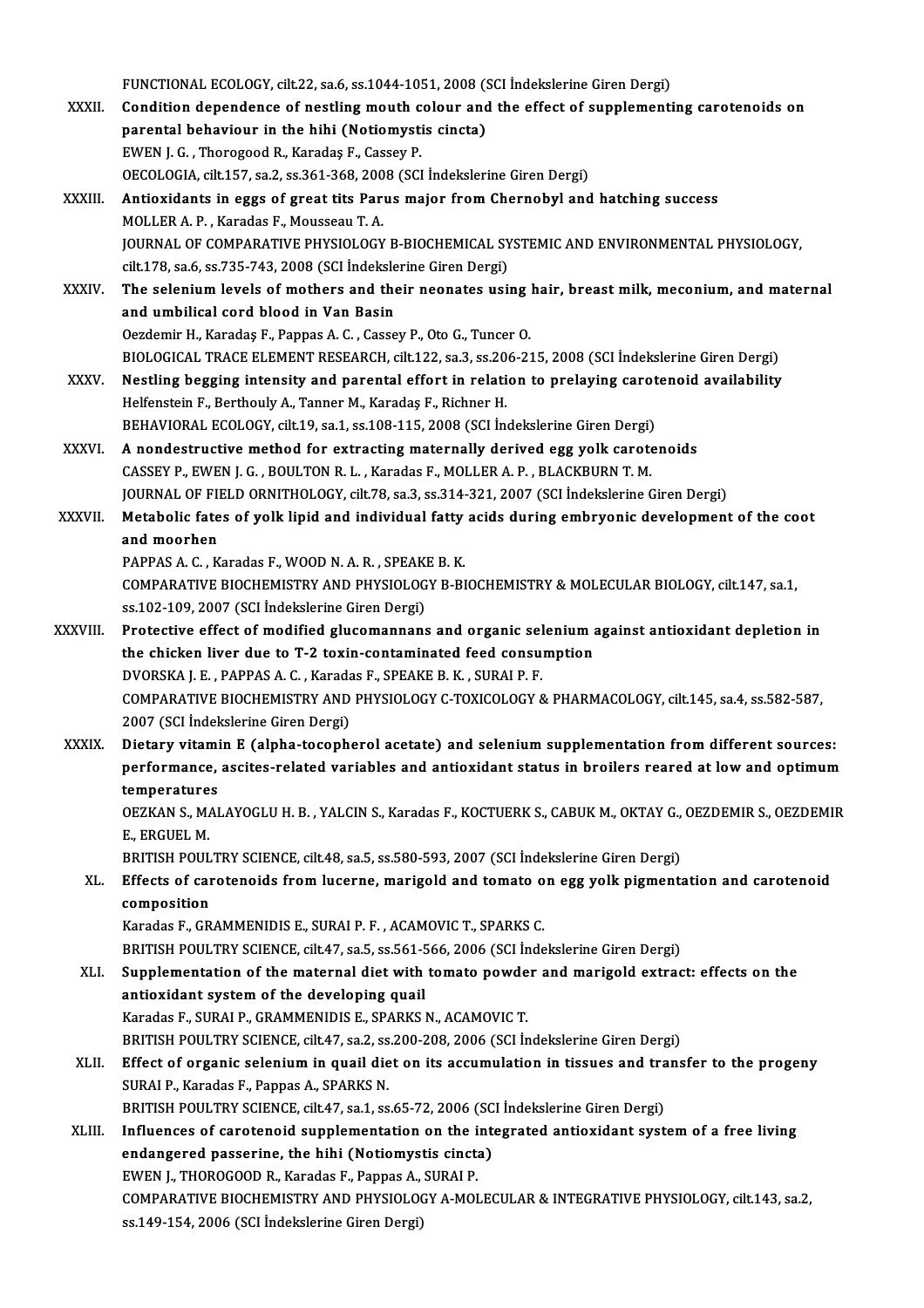| XLIV.   | Repeatability of laboratory measurements for maternally derived yolk carotenoid concentrations in                    |
|---------|----------------------------------------------------------------------------------------------------------------------|
|         | bird eggs                                                                                                            |
|         | CASSEY P., EWEN J. G., Karadas F., HAUBER M. E.                                                                      |
|         | AUSTRALIAN JOURNAL OF ZOOLOGY, cilt.54, sa.6, ss.381-384, 2006 (SCI Indekslerine Giren Dergi)                        |
| XLV.    | Interspecies variation in yolk selenium concentrations among eggs of free-living birds: The effect of<br>phylogeny   |
|         | PAPPAS A. C., Karadas F., SURAI P. F., WOOD N. A. R., CASSEY P., BORTOLOTTI G. R., SPEAKE B. K.                      |
|         | JOURNAL OF TRACE ELEMENTS IN MEDICINE AND BIOLOGY, cilt.20, sa.3, ss.155-160, 2006 (SCI Indekslerine Giren<br>Dergi) |
| XLVI.   | The selenium intake of the female chicken influences the selenium status of her progeny                              |
|         | Pappas A., Karadas F., SURAI P., SPEAKE B.                                                                           |
|         | COMPARATIVE BIOCHEMISTRY AND PHYSIOLOGY B-BIOCHEMISTRY & MOLECULAR BIOLOGY, cilt.142, sa.4,                          |
|         | ss 465-474, 2005 (SCI İndekslerine Giren Dergi)                                                                      |
| XLVII.  | Egg carotenoids in passerine birds introduced to New Zealand: relations to ecological factors,                       |
|         | integument coloration and phylogeny                                                                                  |
|         | Cassey P., Ewen J., Boulton R., Blackburn T., Moller A., Biard C., Olson V., Karadas F.                              |
|         | FUNCTIONAL ECOLOGY, cilt.19, sa.4, ss.719-726, 2005 (SCI Indekslerine Giren Dergi)                                   |
| XLVIII. | Lipid-soluble and water-soluble antioxidant activities of the avian intestinal mucosa at different sites             |
|         | along the intestinal tract                                                                                           |
|         | MCLEAN J., Karadas F., SURAI P., MCDEVITT R., SPEAKE B.                                                              |
|         | COMPARATIVE BIOCHEMISTRY AND PHYSIOLOGY B-BIOCHEMISTRY & MOLECULAR BIOLOGY, cilt.141, sa.3,                          |
| XLIX.   | ss.366-372, 2005 (SCI İndekslerine Giren Dergi)                                                                      |
|         | Embryonic development within carotenoid-enriched eggs influences the post-hatch carotenoid status<br>of the chicken  |
|         | Karadas F., Pappas A., SURAI P., SPEAKE B.                                                                           |
|         | COMPARATIVE BIOCHEMISTRY AND PHYSIOLOGY B-BIOCHEMISTRY & MOLECULAR BIOLOGY, cilt.141, sa.2,                          |
|         | ss.244-251, 2005 (SCI İndekslerine Giren Dergi)                                                                      |
| L.      | Tissue-specific distribution of carotenoids and vitamin E in tissues of newly hatched chicks from                    |
|         | various avian species                                                                                                |
|         | Karadas F., WOOD N., SURAI P., SPARKS N.                                                                             |
|         | COMPARATIVE BIOCHEMISTRY AND PHYSIOLOGY A-MOLECULAR & INTEGRATIVE PHYSIOLOGY, cilt.140, sa.4,                        |
|         | ss.506-511, 2005 (SCI İndekslerine Giren Dergi)                                                                      |
| LI.     | Effects of maternal dietary supplementation with three sources of carotenoids on the retinyl esters                  |
|         | of egg yolk and developing quail liver                                                                               |
|         | Karadas F., SURAI P., SPARKS N., GRAMMENIDIS E.                                                                      |
|         | COMPARATIVE BIOCHEMISTRY AND PHYSIOLOGY A-MOLECULAR & INTEGRATIVE PHYSIOLOGY, cilt.140, sa.4,                        |
|         | ss.430-435, 2005 (SCI İndekslerine Giren Dergi)                                                                      |
| LII.    | Maternal selenium nutrition: Effects on egg and chick selenium status                                                |
|         | SURAI P. F., PAPPAS A. C., Karadaş F., SPEAKE B. K., SPARKS N. H. C.                                                 |
|         | POULTRY SCIENCE, cilt.84, ss.87, 2005 (SCI İndekslerine Giren Dergi)                                                 |
| LIII.   | Effect of organic selenium in the maternal diet on selenium concentration in tissues of newly                        |
|         | hatched quail                                                                                                        |
|         | Karadaş F., SURAI P., PAPPAS A., VILLAVERDE C., Sparks N.                                                            |
|         | British Poultry Science, cilt.45, 2004 (SCI Expanded İndekslerine Giren Dergi)                                       |
|         |                                                                                                                      |

## Diğer Dergilerde Yayınlanan Makaleler

Iğer Dergilerde Yayınlanan Makaleler<br>I. ADDING DIFFERENT LEVELS OF TURMERIC POWDER AND CURCUMIN IN THE DIET ON BROILER<br>REPEOPMANCE CARCASS TRAITS IMMUNITY AND CUT MORRHOLOCY OF PROU ER CHICYEN UNI PERFORMANCE TRYIMANAM MARRICION<br>ADDING DIFFERENT LEVELS OF TURMERIC POWDER AND CURCUMIN IN THE DIET ON BROILER<br>PERFORMANCE, CARCASS TRAITS, IMMUNITY AND GUT MORPHOLOGY OF BROILER CHICKEN UNDER<br>NORMAL AND HEAT STRESS CONDIT ADDING DIFFERENT LEVELS OF TURME<br>PERFORMANCE, CARCASS TRAITS, IMMU<br>NORMAL AND HEAT STRESS CONDITION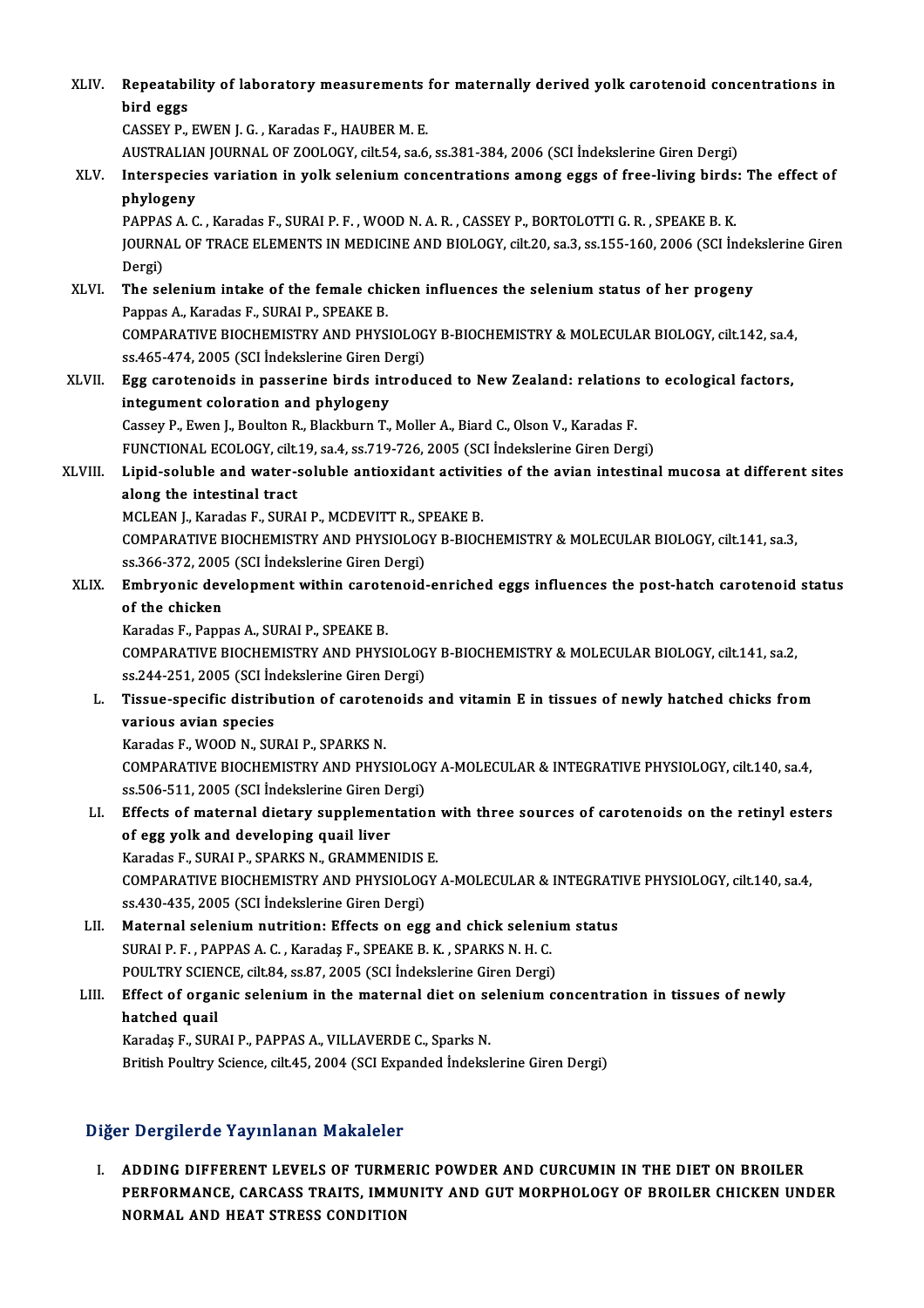MustafaM.M. ,Karadas F.,Tayeb I.T.

Mustafa M. M. , Karadas F., Tayeb I. T.<br>IRAQI JOURNAL OF AGRICULTURAL SCIENCES, cilt.52, sa.2, ss.512-526, 2021 (ESCI İndekslerine Giren Dergi)<br>ADDINC DIEFERENT I EVELS OF TURMERIC ROWDER AND CURCUMIN IN THE DIET ON SOME S II. ADDING DIFFERENT LEVELS OF TURMERIC POWDER AND CURCUMIN IN THE DIET ON SOME SERUM<br>BIOCHEMICAL OF BROILER REARED UNDER NORMAL AND HEAT STRESS CONDITIONS IRAQI JOURNAL OF AGRICULTURAL SCIENCES, cilt.52, sa.2, ss.512-526, 2021 (ESCI İndekslerine Gi<br>ADDING DIFFERENT LEVELS OF TURMERIC POWDER AND CURCUMIN IN THE DIET ON<br>BIOCHEMICAL OF BROILER REARED UNDER NORMAL AND HEAT STRES MustafaM.M. ,Karadas F.,Tayeb I.T. BIOCHEMICAL OF BROILER REARED UNDER NORMAL AND HEAT STRESS CONDITIONS<br>Mustafa M. M. , Karadas F., Tayeb I. T.<br>IRAQI JOURNAL OF AGRICULTURAL SCIENCES, cilt.52, sa.1, ss.10-19, 2021 (ESCI İndekslerine Giren Dergi)<br>Is it noss

Mustafa M. M., Karadas F., Tayeb I. T.<br>IRAQI JOURNAL OF AGRICULTURAL SCIENCES, cilt.52, sa.1, ss.10-19, 2021 (ESCI İndekslerine Giren Dergi)<br>III. Is it possible that pecan nut (Carya illinoinensis) shell as an organic mate IRAQI JOURNAL OF AGRICULTURAL SCIENCES, cilt.52, sa.1, ss.10-19, 2021 (ESCI İndekslerine Giren Dergi)<br>Is it possible that pecan nut (Carya illinoinensis) shell as an organic material may be an alternatif<br>feed additive? Org Is it possible that pecan nut (C)<br>feed additive? Organik bir mate<br>yem katkı maddesi olabilir mi?<br>Kar D, Karadas E, Karagesili M, B feed additive? Organik bir mat<br>yem katkı maddesi olabilir mi?<br>Kor D., Karadaş F., Karageçili M. R.<br>Yuzuncu Vil University Journal of A

yem katkı maddesi olabilir mi?<br>Kor D., Karadaş F., Karageçili M. R.<br>Yuzuncu Yil University Journal of Agricultural Sciences, cilt.28, sa.1, ss.135-143, 2018 (Diğer Kurumların Hakemli<br>Dergileri) Kor D., Kai<br>Yuzuncu Y<br>Dergileri)<br>Anasların

IV. Anaçların (Maternal) ve/veya Yumurta İçi (İn ovo) Antioksidan Beslemenin Kanatlılarda Gen Ekspresyonu ve Performans için Önemi Anaçların (Maternal) ve,<br>Ekspresyonu ve Perform<br>Karageçili M. R. , Karadaş F.<br>vüzüNçü vu, ünüvensires

YÜZÜNCÜ YIL ÜNİVERSİTESİ TARIM BİLİMLERİ DERGİSİ \*, cilt.27, sa.2, ss.279-287, 2017 (Hakemli Üniversite<br>Dergisi) Karageçi<br>YÜZÜNC<br>Dergisi) YÜZÜNCÜ YIL ÜNİVERSİTESİ TARIM BİLİMLERİ DERGİSİ \*, cilt.27, sa.2, ss.279-287, 2017 (Hakemli Ünivers<br>Dergisi)<br>V. Anaçların (Maternal) ve/veya Yumurta İçi (İn ovo) Antioksidan Beslemenin Kanatlılarda Gen

Dergisi)<br>Anaçların (Maternal) ve/veya Yumurta<br>Ekspresyonu ve Performans için Önemi Anaçların (Maternal) ve<sub>,</sub><br>Ekspresyonu ve Perform<br>Karageçili M. R. , Karadaş F.<br>vüzüNçü vu, ünüvensi<del>r</del>es

Ekspresyonu ve Performans için Önemi<br>Karageçili M. R. , Karadaş F.<br>YÜZÜNCÜ YIL ÜNİVERSİTESİ TARIM BİLİMLERİ DERGİSİ \*, cilt.27, sa.2, ss.279-287, 2017 (Hakemli Üniversite Karageçi<br>YÜZÜNC<br>Dergisi)<br>Van Hay YÜZÜNCÜ YIL ÜNİVERSİTESİ TARIM BİLİMLERİ DERGİSİ \*, cilt.27, sa.2, ss.279-287, 2017 (Hakemi)<br>Dergisi)<br>VI. Van Havzasında Üretilen Çeşitli Karma Yemlerin Aflatoksin İçeriklerinin Araştırılması<br>Püstemeğlu V. Karadas F

Dergisi)<br>VI. Van Havzasında Üretilen Çeşitli Karma Yemlerin Aflatoksin İçeriklerinin Araştırılması<br>Rüstemoğlu V., Karadas F.

YÜZÜNCÜ YIL ÜNİVERSİTESİ TARIM BİLİMLERİ DERGİSİ \*, cilt.4, ss.25-35, 2016 (Hakemli Üniversite Dergisi)

Rüstemoğlu V., Karadaş F.<br>YÜZÜNCÜ YIL ÜNİVERSİTESİ TARIM BİLİMLERİ DERGİSİ \*, cilt.4, ss.25-35, 2016 (Hakemli Üniversite Dergisi)<br>VII. Antioxidant systems in chick embryo development. Part 1. Vitamin E, carotenoids and YÜZÜNCÜ YIL ÜNİVERSİTESİ TARIM<br>**Antioxidant systems in chick em**<br>Surai P. F. , FISININ V. I. , Karadaş F.<br>ANIMAL NUTRUTION s<sup>ült 2</sup>. 88.1.88.1 Antioxidant systems in chick embryo development. Part 1. Vitamin E,<br>Surai P. F. , FISININ V. I. , Karadaş F.<br>ANIMAL NUTRITION, cilt.2, sa.1, ss.1-11, 2016 (ESCI İndekslerine Giren Dergi)<br>Yumurtacı Tayuklarda Yumurta Sarısı

Surai P. F. , FISININ V. I. , Karadaş F.<br>ANIMAL NUTRITION, cilt.2, sa.1, ss.1-11, 2016 (ESCI İndekslerine Giren Dergi)<br>VIII. Yumurtacı Tavuklarda Yumurta Sarısında Biriken Yağda Çözünen Antioksidanlar (Karotenoid,<br>Vita ANIMAL NUTRITION, cilt.2, sa.1, ss.1-11, 2016 (ESC)<br>Yumurtacı Tavuklarda Yumurta Sarısında Bir<br>Vitamin E ve Vitamin A) Üzerine Yaşın Etkisi<br>Karagasili M.B., Karadas E Yumurtacı Tavuklarda Yı<br>Vitamin E ve Vitamin A)<br>Karageçili M. R. , Karadaş F.<br>vüzüNcü vu Jüniyepsires Vitamin E ve Vitamin A) Üzerine Yaşın Etkisi<br>Karageçili M. R. , Karadaş F.<br>YÜZÜNCÜ YIL ÜNİVERSİTESİ TARIM BİLİMLERİ DERGİSİ \*, cilt.26, sa.1, ss.26-32, 2016 (Hakemli Üniversite Dergisi) Karageçili M. R. , Karadaş F.<br>YÜZÜNCÜ YIL ÜNİVERSİTESİ TARIM BİLİMLERİ DERGİSİ \*, cilt.26, sa.1, ss.26-32, 2016 (Hakemli Üniversite Der<br>IX. Vitamin and Mineral Levels of Newborns inVan Basin and Their Relation to Mater

## YÜZÜNCÜ YIL ÜN<br>Vitamin and Mi<br>Mineral Status<br>ÖZDEMİR H-KAL

IX. Vitamin and Mineral Levels of Newborns inVan Basin and Their Relation to MaternalVitamin and<br>Mineral Status<br>ÖZDEMİR H., KARADAŞ F., YÖRÜK İ. H. , OTO G., ERDEMOĞLU E., YEŞİLOVA A.

Open Journal of Pediatrics, cilt.4, sa.1, ss.107-114, 2014 (Diğer Kurumların Hakemli Dergileri)

X. Erdemoğlu, E. and Yesilova, A 2014. Vitamin andmineral levels of newborns in Van basin and their relation to maternal vitamin and mineral status

ÖzdemirH.,Karadaş F.,Yörükİ.H. ,OtoG.,ErdemoğluE.,YeşilovaA.

Open Journal of Pediatrics, cilt.4, ss.107-114, 2014 (Hakemli Üniversite Dergisi)

Özdemir H., Karadaş F., Yörük İ. H. , Oto G., Erdemc<br>Open Journal of Pediatrics, cilt.4, ss.107-114, 2014<br>XI. Scientific data on selenium status in Turkey<br>Karadas F. Open Jourr<br>Scientific<br>Karadaş F.<br>Agriculture Scientific data on selenium status in Turkey<br>Karadaş F.<br>Agricultural Sciences, cilt.5, sa.2, ss.87-93, 2014 (Diğer Kurumların Hakemli Dergileri)<br>Karatanlar ve Kanatlı Beslame

Karadaş F.<br>Agricultural Sciences, cilt.5, sa.2, ss<br>XII. **Karotenler ve Kanatlı Besleme**<br>Karadas F. Agricultura<br>**Karotenle<br>Karadaş F.**<br>Hayyangılı

Karotenler ve Kanatlı Besleme<br>Karadaş F.<br>Hayvancılıkta Performans, sa.178, ss.4-6, 2013 (Hakemli Üniversite Dergisi)<br>The effect of a lastis asid besteria inesulant en sern silage ensiled

## Karadaş F.<br>Hayvancılıkta Performans, sa.178, ss.4-6, 2013 (Hakemli Üniversite Dergisi)<br>XIII. The effect of a lactic acid bacteria inoculant on corn silage ensiled at the different stages of Hayvancılıktı<br>The effect<br>vegetation<br>Hakan Musk The effect of a lactic acid bacteria inoculant on cor<br>vegetation<br>Hakan Muglali O., Salman M., Selcuk Z., Genc B., Karadaş F.<br>Veterinary Bessarch silt 5, ss 3, ss 41, 45, 2012 (Dižer Kur **vegetation**<br>Hakan Muglali O., Salman M., Selcuk Z., Genc B., Karadaş F.<br>Veterinary Research, cilt.5, sa.2, ss.41-45, 2012 (Diğer Kurumların Hakemli Dergileri)

XIV. Kanatlı Karma Yemlerine Karoten İlavesinin İmmün Sistem ve Maternal Beslemedeki Önemi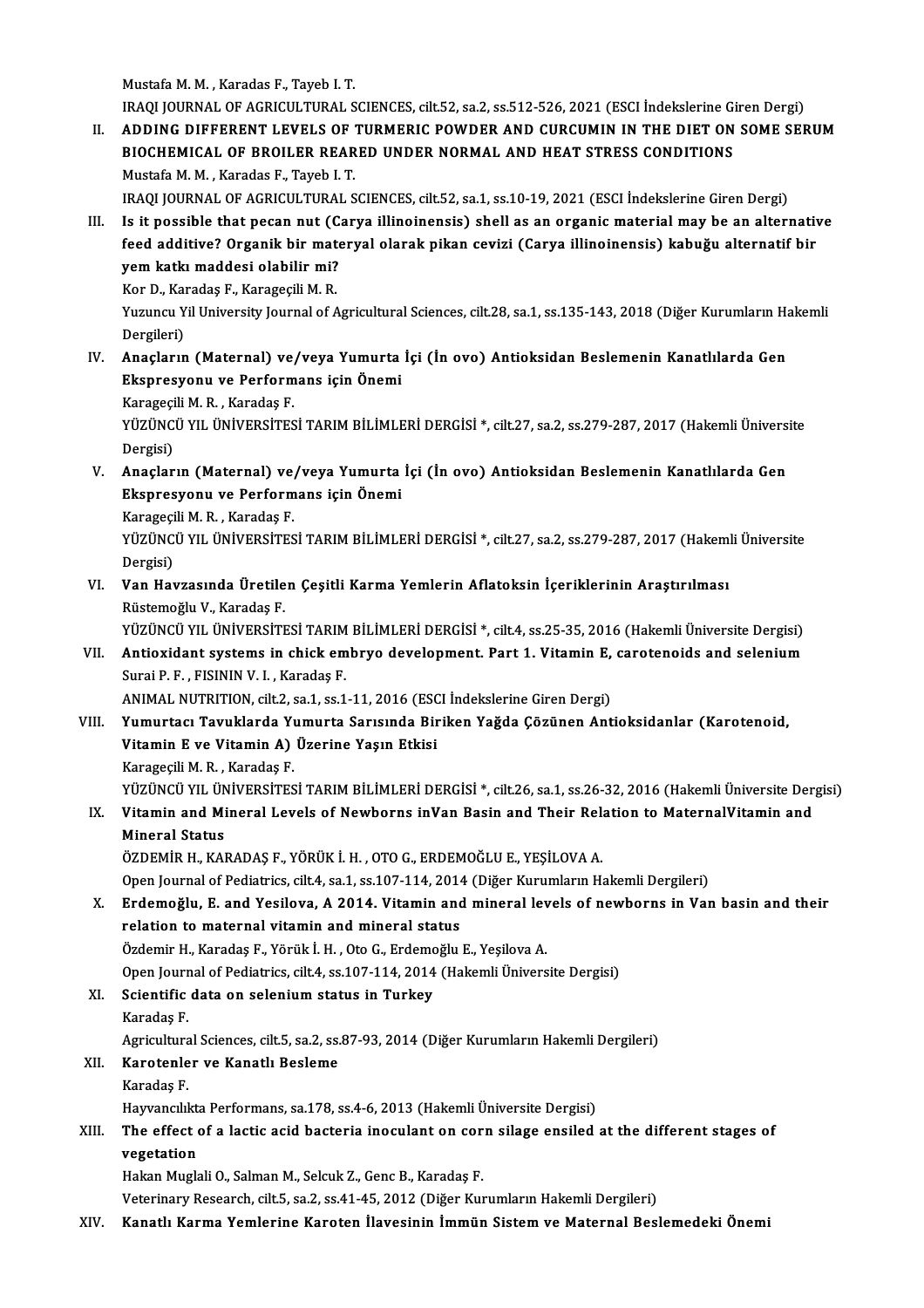Kor D., Demirel M., Karadaş F. HayvansalÜretim, cilt.48, sa.1, ss.54-60,2007 (HakemliÜniversiteDergisi) Kor D., Demirel M., Karadaş F.<br>Hayvansal Üretim, cilt.48, sa.1, ss.54-6<br>XV. Selenyum ve Chemopreventation

Hayvansal Üretim, cilt.4<br>Selen<mark>yum ve Chemo</mark><br>Karadaş F., Özdemir H.<br>Türkiye Klinikleri Lint l Karadaş F., Özdemir H.<br>Türkiye Klinikleri J Int Med Sci, cilt.1, sa.5, ss.50-56, 2006 (Diğer Kurumların Hakemli Dergileri)

## Kitap & Kitap Bölümleri

Itap & Kitap Bölümleri<br>I. Bölüm adı:(Selenium Enigma: Health Implications of an Inadequate Supply)<br>Sursi B. Pannas A. Karadas E. Panagyan T. Eisinin V. p. & Kreep. Bordmior I<br>Bölüm adı: (Selenium Enigma: Health Implicatio<br>Surai P., Pappas A., Karadaş F., Papazyan T., Fisinin V.<br>Modern Distery Est Intelses in Disease Premetien, Fel Bölüm adı:(Selenium Enigma: Health Implications of an Inadequate Supply)<br>Surai P., Pappas A., Karadaş F., Papazyan T., Fisinin V.<br>Modern Dietary Fat Intakes in Disease Promotion, Fabien De Meester, Sherma Zibadi, Ronald Ro Surai P., Pappas A., Karadaş F., Papazyan T., Fisinin V<br>Modern Dietary Fat Intakes in Disease Promotion, F<br>Editör, Springer-Verlag , London, ss.379-405, 2010 Editör, Springer-Verlag , London, ss.379-405, 2010<br>Hakemli Kongre / Sempozyum Bildiri Kitaplarında Yer Alan Yayınlar

akemli Kongre / Sempozyum Bildiri Kitaplarında Yer Alan Yayınlar<br>I. Etlik Piliçlerde Embriyo Döneminde Döngüsel Aydınlatma Programlarının Etkileri: Performans ve<br>Stres sini<br>Etlik I<br>Stres<br>07KA1 Etlik Piliçlerde Embriyo Döneminde Döngüsel Aydınlatma Programlarının Etkiler:<br>Stres<br>OZKAN S., YALÇIN Z. S. , Babacanoğlu E., KARADAS F., KOZANOGLU H., Dayıoğlu M., UYSAL I.<br>Ulucal Kümes Hayyanları Kongresi, Flazığ, Türkiy

Stres<br>OZKAN S., YALÇIN Z. S. , Babacanoğlu E., KARADAS F., KO<br>, Ulusal Kümes Hayvanları Kongresi, Elazığ, Türkiye, ss.1<br>The Investigation of Biogenis Amines Content of A

- OZKAN S., YALÇIN Z. S. , Babacanoğlu E., KARADAS F., KOZANOGLU H., Dayıoğlu M., UYSAL I.<br>II. The Investigation of Biogenic Amines Content of Animal by Products (Chicken Meal, Meat-Bone Meal,<br>Rland Meal and Eish Meal) i , Ulusal Kümes Hayvanları Kongresi, Elazığ,<br>The Investigation of Biogenic Amines<br>Blood Meal and Fish Meal) in Turkey<br><sup>Hlucov 7. Ö.</sup> Karedas E The Investigation of I<br>Blood Meal and Fish<br>Uluçay Z.Ö., Karadaş F.<br>11th International anim 11th Internationaland Fish Meal) in Turkey<br>11th International animal science conference, Nevşehir, Türkiye, 20 - 22 Ekim 2019, ss.123-124<br>Carataneids in neultry putrition: net enly a seurse of nisments but also immune me
	-

Uluçay Z. Ö. , Karadaş F.<br>11th International animal science conference, Nevşehir, Türkiye, 20 - 22 Ekim 2019, ss.123-124<br>III. Carotenoids in poultry nutrition: not only a source of pigments but also immune modulators"<br>Kara 11th Intern<br>Carotenoi<br>Karadaş F. Carotenoids in poultry nutrition: not only a source of pigments but als<br>Karadaş F.<br>11th Animal Science Conference, Nevşehir, Türkiye, 20 - 22 Ekim 2019, ss.14-16<br>Fffect of Solonium In Ove Injection on batching Mortelity an

Karadaş F.<br>11th Animal Science Conference, Nevşehir, Türkiye, 20 - 22 Ekim 2019, ss.14-16<br>IV. Effect of Selenium In Ovo Injection on hatching Mortality and Selenium Supplementation to Feed on<br>Chiek Mortality of Chukar Bort 11th Animal Science Conference, Nevşehir, Türkiye, 20 - 22 Ekir<br>Effect of Selenium In Ovo Injection on hatching Mortalit<br>Chick Mortality of Chukar Partridge (Alectoris Chukar)<br>TAVAM S. Karadas E Effect of Selenium<br>Chick Mortality of (<br>TAYAM S., Karadaş F.<br>11th Animal Scianas ( 11th Animal Science Chukar Partridge (Alectoris Chukar)<br>TAYAM S., Karadaş F.<br>11th Animal Science Conference, Nevşehir, Türkiye, 20 - 22 Ekim 2019, ss.504-505

- V. The effects of in ovo injected natural extracts and l-carnitine on antioxidants concentration in 11th Animal Science Conference, Nevşehir, Türkiye, 20 - 22 Ekim 2019,<br>The effects of in ovo injected natural extracts and l-carnitine of<br>residual yolk sac of broiler chicks at an early post-hatch stage<br>Babasaneğlu E. Karag The effects of in ovo injected natural extracts an<br>residual yolk sac of broiler chicks at an early po:<br>Babacanoğlu E., Karageçili M. R. , Karadaş F., Güler H. C.<br>10 Uluslararası Zootalmi Bilim Kongresi Antalya Türki Babacanoğlu E., Karageçili M. R. , Karadaş F., Güler H. C.<br>10. Uluslararası Zootekni Bilim Kongresi, Antalya, Türkiye, 25 - 27 Ekim 2018, ss.209-210 Babacanoğlu E., Karageçili M. R. , Karadaş F., Güler H. C.<br>10. Uluslararası Zootekni Bilim Kongresi, Antalya, Türkiye, 25 - 27 Ekim 2018, ss.209-210<br>VI. Effects of Maternal Antioxidant Feeding on Feed Consumption and Hatch
- 10. Uluslararası Zootekni Bilin<br>Effects of Maternal Antiox<br>Karageçili M. R. , KARADAŞ F.<br>International Agricultural Scie Effects of Maternal Antioxidant Feeding on Feed Consumption and Hatcha<br>Karageçili M. R. , KARADAŞ F.<br>International Agricultural Science Congress, Van, Türkiye, 9 - 12 Mayıs 2018, ss.184<br>An Investigation of in Ove 2 tekenbe Karageçili M. R., KARADAŞ F.<br>International Agricultural Science Congress, Van, Türkiye, 9 - 12 Mayıs 2018, ss.184<br>VII. An Investigation of in Ovo ?-tokopherol Injection to Different Embryonic Sacs on Lipid Antioxidants

International Agricultural Science Congress, Van, Türkiye, 9 - 12 May<br>An Investigation of in Ovo ?-tokopherol Injection to Differen<br>Concentration in the Yolk Sac at Internal Pipping and Hatch<br>RARACANOCLUE Karagasili M. B. An Investigation of in Ovo ?-tokopherol Injection to<br>Concentration in the Yolk Sac at Internal Pipping an<br>BABACANOGLUE., Karageçili M.R., Güler H.C., Karadaş F.<br>International Agricultural Science Congress Van Türkiye S Concentration in the Yolk Sac at Internal Pipping and Hatch<br>BABACANOGLU E., Karageçili M. R. , Güler H. C. , Karadaş F.<br>International Agricultural Science Congress, Van, Türkiye, 9 - 12 Mayıs 2018, cilt.1, sa.1, ss.160<br>Inv BABACANOGLU E., Karageçili M. R. , Güler H. C. , Karadaş F.<br>International Agricultural Science Congress, Van, Türkiye, 9 - 12 Mayıs 2018, cilt.1, sa.1, ss.160<br>VIII. Investigation of the Presence of Aflatoxin (B1, B2, G1, G

## International Agricultura<br>Investigation of the P:<br>Saydan Z. A. , Karadaş F.<br>International Agriculture Investigation of the Presence of Aflatoxin (B1, B2, G1, G2) in Poultry Mixe<br>Saydan Z. A. , Karadaş F.<br>International Agricultural Science Congress, Van, Türkiye, 9 - 12 Mayıs 2018, ss.137<br>A samnarisan of fat saluble antioxi

## Saydan Z. A. , Karadaş F.<br>International Agricultural Science Congress, Van, Türkiye, 9 - 12 Mayıs 2018, ss.137<br>IX. A comparison of fat-soluble antioxidants in wild and farm-reared chukar partridges (Alectoris Internation<br>A compar<br>Chuckar)<br>Kanadaa E A comparison of fat-soluble antioxi<br>Chuckar)<br>Karadaş F., Moller A. P. , Karageçili M. R.<br>The 2nd International Conference on Ar

Karadaş F., Moller A. P., Karageçili M. R.

Chuckar)<br>Karadaş F., Moller A. P. , Karageçili M. R.<br>The 2nd International Conference on Animal Nutrition and Environment, Khan Kean, Tayland, 31 Ekim - 04 Kasım<br>2017, ss.27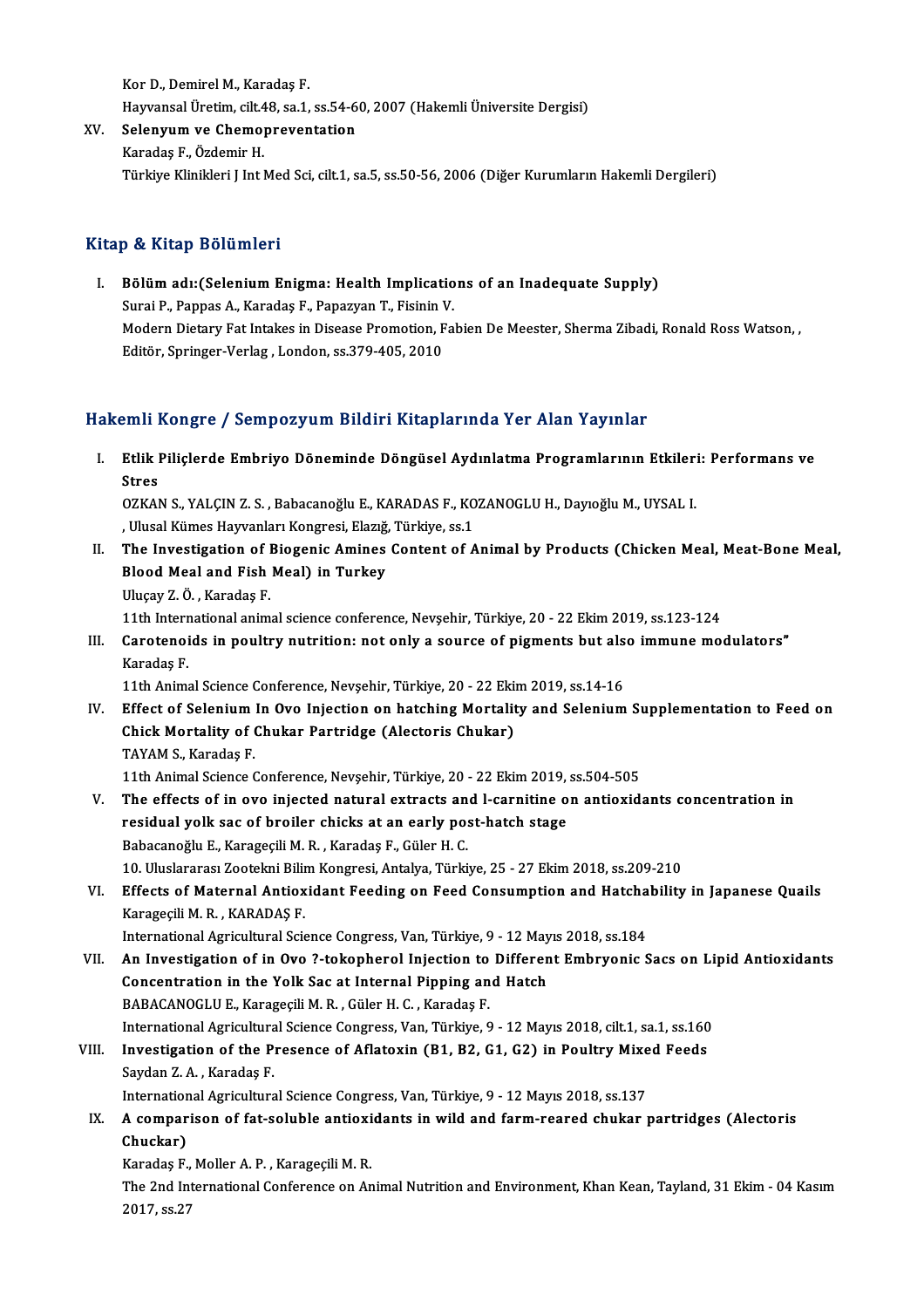| Х.     | Investigate for the effect of Thymus vulgaris therapy on certain adipokines in experimental diabetic<br>rats                                                                       |
|--------|------------------------------------------------------------------------------------------------------------------------------------------------------------------------------------|
|        | Özdemir H., Oto G., Karadaş F., Kömüroğlü A. U., Akan Z., Dikilidal M.                                                                                                             |
|        | 1. Uluslararası Tıbbi ve Aromatik Bitkiler Kongresi, Konya, Türkiye, 10 - 12 Mayıs 2017, ss.83                                                                                     |
| XI.    | Bıldırcınlarda İn Ovo ?-tokoferol Uygulamasının Karaciğer Antioksidan Düzeyine ve Civciv Ağırlığına<br>Etkisi                                                                      |
|        | Karageçili M. R., Babacanoğlu E., Karadaş F.                                                                                                                                       |
|        | 9. Ulusal Zootekni Kongresi, Konya, Türkiye, 3 - 05 Eylül 2015, ss.939-940                                                                                                         |
| XII.   | The effects of feeding by different level of organic selenium on progeny during late gestation of                                                                                  |
|        | Norduz ewes                                                                                                                                                                        |
|        | Erdoğan S., Karadaş F., Yılmaz A., Karaca S.                                                                                                                                       |
|        | VII. Balkan Conference on Animal Science, Sarayevo, Bosna-Hersek, 3 - 06 Haziran 2015, ss.139                                                                                      |
| XIII.  | Standart ve Omega-3 yağ asitlerince zenginleştirilmiş yumurta tavuğu karma yemlerine lutein-                                                                                       |
|        | zeksanthin ilavesinin etkileri: performans ve yumurta sarısı lipid oksidasyonu                                                                                                     |
|        | Basmacıoğlu-Malayoğlu H., Aktaş B., Özdemir P., Karadaş F.                                                                                                                         |
|        | Ulusal Kümes Hayvanları Kongresi, Elazığ, Türkiye, 9 - 11 Ekim 2014, ss.32                                                                                                         |
| XIV.   | The effects of different kind of antioxidants (Se, vitamin E and carotenoids) in broiler performance                                                                               |
|        | and immune responce                                                                                                                                                                |
|        | Karadaş F., Erdoğan S., Kor D., Oto G., Uluman M.                                                                                                                                  |
|        | XIV European Poultry Conference, Stavanger, Norveç, 23 - 27 Haziran 2014, ss.564                                                                                                   |
| XV.    | Using natural dietary sources of carotenoids in quail breeder diets                                                                                                                |
|        | Karadaş F., Grammenidis E., Surai P., Acamovic T., Sparks N.                                                                                                                       |
| XVI.   | XIV European Poultry Conference, Stavanger, Norveç, 21 - 27 Haziran 2014, ss 591<br>Development of a poultry scholarship internship programme for undergraduate students in Turkey |
|        | Karadaş F., Erdoğan S., Yalçın S., Özkan S., Rose S., Pirgozliev V.                                                                                                                |
|        | XIV European Poultry Conference, Stavanger, Norveç, 21 - 27 Haziran 2014, ss.455                                                                                                   |
| XVII.  | The effects of age of two different commercial layer strain on accumulation of carotenoids                                                                                         |
|        | concentration in the egg yolk                                                                                                                                                      |
|        | Karageçili M. R., Karadaş F.                                                                                                                                                       |
|        | XIV European Poultry Conference, Stavanger, Norveç, 21 - 27 Haziran 2014, ss 590                                                                                                   |
| XVIII. | The effect of dietary essential oils on growth and antioxidative status of broilers                                                                                                |
|        | Karadaș F., Beccaccia A., Pirgozliev V., Rose S., Dimitrov D.                                                                                                                      |
|        | The International congress on advancements in poultry production in the middle east and african states, Antalya,                                                                   |
|        | Türkiye, 21 - 25 Ekim 2013, ss 1-4                                                                                                                                                 |
| XIX.   | Dietary plant extracts improve growth and antioxidative status of chickens reared on previously                                                                                    |
|        | used litter                                                                                                                                                                        |
|        | Karadaş F., Pirgozliev V., Dimitrov D., Rose P., Bravo D.<br>The WPSA (UK Branch) Annual Meeting, Nottingham, Birleşik Krallık, 24 - 25 Nisan 2012, ss.39-40                       |
| XX.    | Protein and energy levels of Partridges (Alectoris Chukar) breeder diets                                                                                                           |
|        | Karadaş F, Benli A, Solyali D.                                                                                                                                                     |
|        | XXXth IUGB Congress (International Union Game Biologist) and Perdix XIII. konferansı dahilinde "XXXth IUGB                                                                         |
|        | Congress (International Union Game Biologist) and Perdix XII, Barcelona, İspanya, 5 - 09 Eylül 2011, ss.131                                                                        |
| XXI.   | Van İlinde Yeni Doğan Bebeklerin Vitamin ve Mineral Düzeylerinin Annelerinin Vitamin ve Mineral                                                                                    |
|        | Düzeyleri ile Olan İlişkisi.                                                                                                                                                       |
|        | ÖZDEMİR H., KARADAŞ F., YÖRÜK İ. H. , OTO G., YEŞİLOVA A.                                                                                                                          |
|        | Türk Farmakoloji Derneği 20. Ulusal Farmakoloji Kongresi, Türkiye, 4 - 07 Kasım 2009                                                                                               |
| XXII.  | Van İlinde yeni doğan bebeklerin vitamin ve mineral düzeylerinin annelerinin vitamin ve mineral                                                                                    |
|        | düzeyleri ile olan ilişkisi                                                                                                                                                        |
|        | Özdemir H., Karadaş F., Yörük İ. H. , Erdemoğlu E., Oto G., Yeşilova A.                                                                                                            |
|        | Türk Farmakoloji Derneği, 20. Ulusal Farmakoloji Kongresi, Antalya, Türkiye, 4 - 07 Kasım 2009, ss.253                                                                             |
| VVIII  | "Vunal: kakiik ünetme aiftliği gönyeli modeli" un Antolye Nicen 2009                                                                                                               |

XXIII. "Kınalı keklik üretme çiftliği gönyeli modeli", - pp., Antalya, Nisan 2008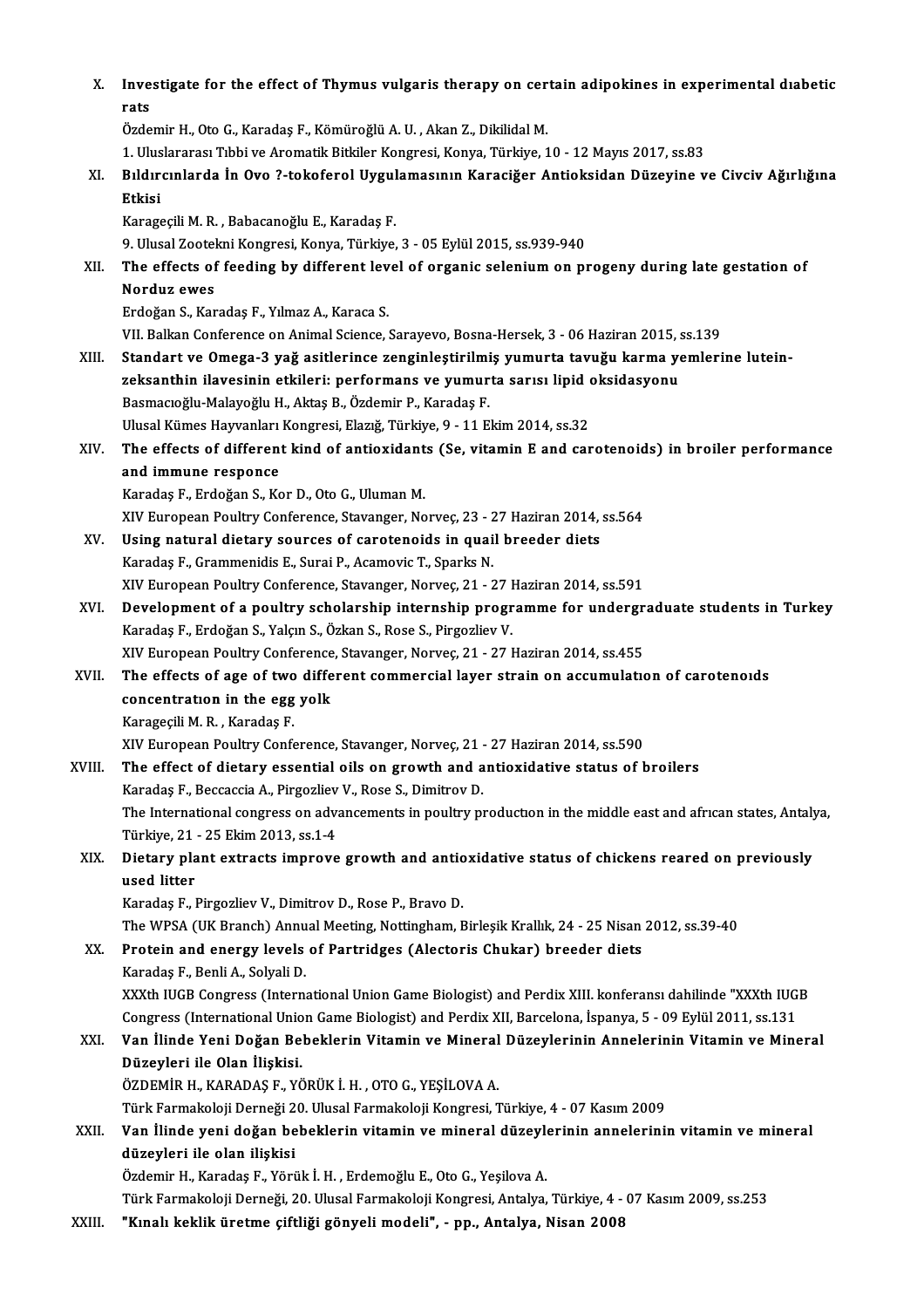|               | Amcaoğlu, O., Benli, A., Alarslan, A., Karadaş F.                                                                                                        |
|---------------|----------------------------------------------------------------------------------------------------------------------------------------------------------|
|               | 1. Türkiye Av ve Yaban Hayatı Sempozyumu ve Sektörel Sergisi, Antalya, Türkiye, 8 - 14 Nisan 2008, ss.12-16                                              |
| XXIV.<br>XXV. | Yeni doğan bebeklerin selenyum düzeylerinin annelerinin selenyum düzeyleri ile olan ilişkisi<br>Özdemir H., Karadaş F., Pappas A., Oto G.                |
|               | Türk Farmokoloji Derneği 18. Ulusal Farmokoloji Kongresi, İzmir, Türkiye, 28 Eylül - 01 Ekim 2005, ss.333                                                |
|               | The maternal effects of carotenoids (PX Agro) on the post hatch status of Carotenoids, Vitamin E                                                         |
|               | and Coenzyme Q in the chicken", 158 pp., Edinburgh, İskoçya, Temmuz 2005                                                                                 |
|               | Karadaş F., Pappas A., Surai P., Speake B.                                                                                                               |
|               | The 14th International Symposium on Carotenoids konferansı, Edinburgh, Birleşik Krallık, 5 - 10 Temmuz 2005,                                             |
|               | ss 158                                                                                                                                                   |
| XXVI.         | Natural carotenoids sources: Px Agro, Tomato Powder and Marigold extract for egg yolk                                                                    |
|               | pigmentation                                                                                                                                             |
|               | Karadaş F., Surai P., Sparks N., Acamovic T., Grammenidis E.                                                                                             |
|               | T14th International Symposium on Carotenoids konferansı, Edinburgh, Birleşik Krallık, 5 - 10 Temmuz 2005,                                                |
|               | ss 157                                                                                                                                                   |
| XXVII.        | Van Yöresinde Üretilen Sütlerde Aflatoksin M1 Aranması Projesi II. Yıl Sonuçları                                                                         |
|               | Çoksöyler F. N., Gültaktı Y., Demir C., Aşkın O., Karadaş F., Andiç S.                                                                                   |
|               | II. Ulusal Mikotoksin Sempozyumu, İstanbul, Türkiye, 23 - 24 Mayıs 2005, ss.204                                                                          |
| XXVIII.       | The effect of carotenoid supplementation in maternal diet on retinol and tocopherol status of the                                                        |
|               | progeny", 61-62 pp., York, Ingiltere, April 2005                                                                                                         |
|               | Karadaş F., Pappas A., Surai P., Speake B., Sparks,.                                                                                                     |
|               | WPSA UK Branch Annual Meeting, York, Birleşik Krallık, 2 - 04 Nisan 2005, ss.61-62                                                                       |
| XXIX.         | The effects of dietary phytase activity on the concentration of Coenzyme Q10 in the liver of young                                                       |
|               | turkeys and broilers", Volume 1: 1-2 pp., York, Ingiltere, Nisan 2005                                                                                    |
|               | Karadaş F., Pirgozliev V., Acamovic T., Bedford M.                                                                                                       |
|               | WPSA UK Branch Annual Meeting konferansı, York, Birleşik Krallık, 1 - 02 Nisan 2005, ss.1-2                                                              |
| XXX.          | Interações entre selênio e vitamina E: sera 1+1 é igual a mais de 2?",                                                                                   |
|               | Karadaş F, Surai P                                                                                                                                       |
|               | Anais do Simposio Brasileiro Alltech konferansı dahilinde "Biotecnologia nutricional na industria de alimentação                                         |
|               | animal", Curitiba, Brezilya, 18 - 22 Eylül 2004, ss 57-73                                                                                                |
| XXXI.         | Theoretical background and commercial application of production of Se-enriched chicken                                                                   |
|               | FOY, Surai P.F., Karadaş F., Yaroshenko F., Sparks N.                                                                                                    |
|               | Proceedings of XXII World's Poultry Congress, İstanbul, Türkiye, 5 - 08 Haziran 2004, ss.410<br>Van Yöresinde Üretilen Sütlerde Aflatoksin M1 Aranması   |
| XXXII.        |                                                                                                                                                          |
|               | Çoksöyler F. N., Gültaktı Y., Demir C., AŞKIN O., Karadaş F., Andiç S.<br>Ulusal Mikotoksin Sempozyumu, İstanbul, Türkiye, 18 - 19 Eylül 2003, ss.99-104 |
| XXXIII.       | Organik selenyum ve kanatlı beslemedeki önemi                                                                                                            |
|               | Karadaş F.                                                                                                                                               |
|               | 1. Doğu Anadolu Kanatlı Yetiştiriciliği Sempozyumu, Van, Türkiye, 10 Mayıs - 15 Şubat 2001, ss.219-225                                                   |
| <b>XXXIV</b>  | Etlik bıldırcın rasyonlarında mısır yerine tritikale kullanım olanakları üzerinde bir araştırma                                                          |
|               | Alarslan Ö., Sarıca Ş., Karadaş F.                                                                                                                       |
|               | 1. Doğu Anadolu Kanatlı Yetiştiriciliği Sempozyumu, Van, Türkiye, 10 - 15 Mayıs 2001, ss.82-92                                                           |
| <b>XXXV</b>   | Broyler rasyonlarında antibiyotik yerine propiyotik kullanımı üzerinde bir araştırma                                                                     |
|               | Karadaş F., Zincirlioğlu M., Sarıca Ş., Baki M.                                                                                                          |
|               | 1. Doğu Anadolu Kanatlı Yetiştiriciliği Sempozyumu, Van, Türkiye, 10 - 15 Mayıs 2001, ss.111-120                                                         |
| <b>XXXVI</b>  | Balık rasyonları hazırlama prensipleri                                                                                                                   |
|               | Karadaş F., Zincirlioğlu M.                                                                                                                              |
|               | Su Ürünleri Sempozyumu, Sinop, Türkiye, 1 - 02 Eylül 2000, ss 12-27                                                                                      |
| XXXVII.       | Broyler rasyonlarında enerji kaynağı olarak kullanılan soya yağı yerine "broyler karma yağının"                                                          |
|               | kullanılma olanakları üzerine bir araştırma                                                                                                              |
|               | Zincirlioğlu M., Baki M., Karadaş F.                                                                                                                     |
|               |                                                                                                                                                          |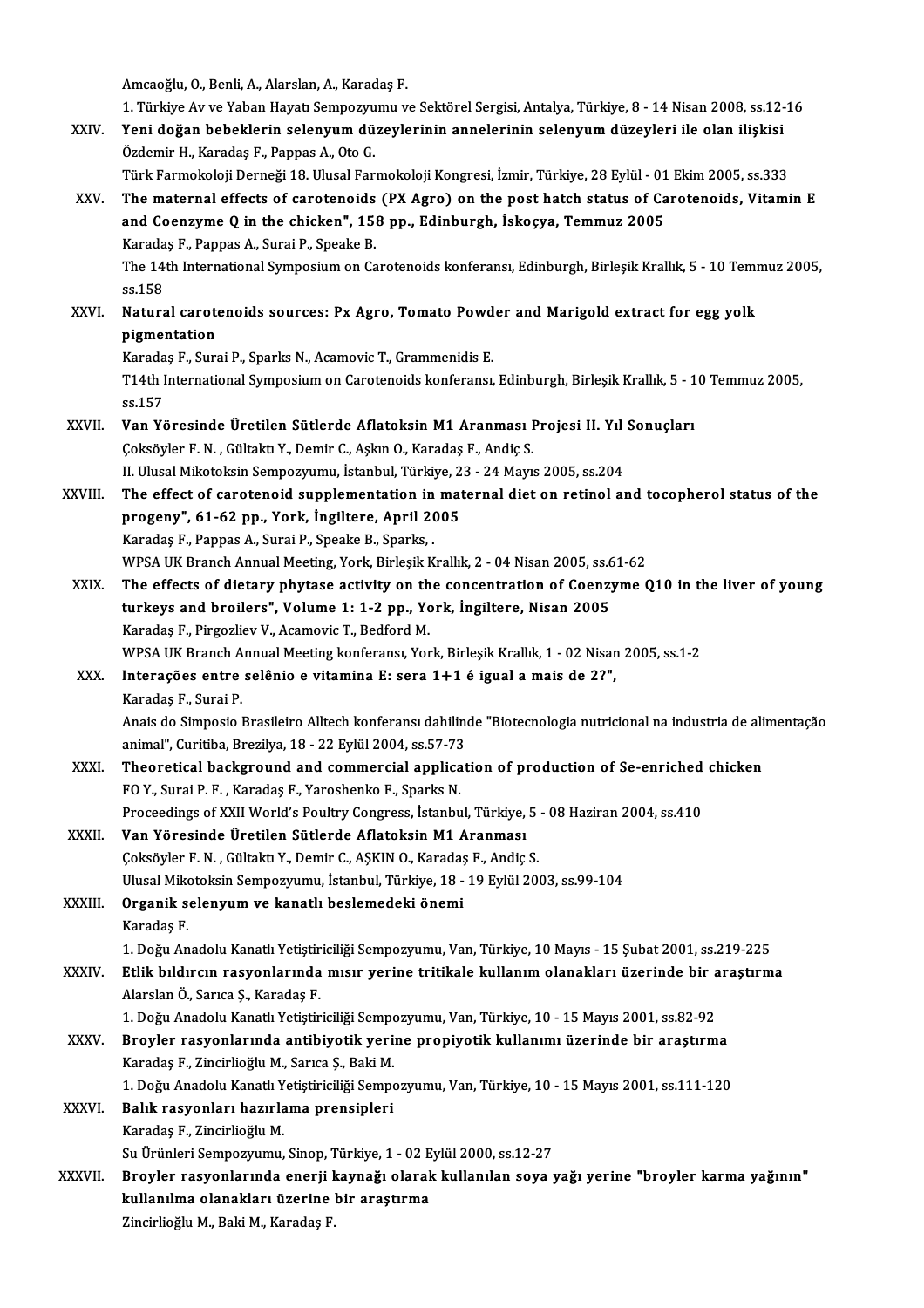1.UluslararasıHayvancılık'99Kongresi, İzmir,Türkiye,21 -24Eylül1999, ss.395-400

### Diğer Yayınlar

iğer Yayınlar<br>I. Interesterifikasyonun pamuk ve zeytin yağının tokoferol. karoten, yağ asidi bileşimi üzerine etkisi<br>Gavideğlu İ. Karadas E r Tuy milli<br>Interesterifikasyonu:<br>Cavidoğlu İ., Karadaş F.<br>Telmik Baner ss 1 40, 2 I<mark>nteresterifikasyonun paı</mark><br>Cavidoğlu İ., Karadaş F.<br>Teknik Rapor, ss.1-40, 2008

# Teknik Rapor, ss.1-40, 2008<br>Desteklenen Projeler

Desteklenen Projeler<br>Karadaş F., CB Strateji ve Bütçe Başkanlığı (Kalkınma Bakanlığı) Projesi, YYU Merkezi laboratuvar alt yapi gelistirme<br>Projesi 2009 - Davam Ediver projesi, CB Strateji ve Bütç<br>Karadaş F., CB Strateji ve Bütç<br>projesi, 2009 - Devam Ediyor Karadaş F., CB Strateji ve Bütçe Başkanlığı (Kalkınma Bakanlığı) Projesi, YYU Merkezi laboratuvar alt yapi gelistirme<br>projesi, 2009 - Devam Ediyor<br>Karadaş F., Yükseköğretim Kurumları Destekli Proje, Kınalı Kekliklerde Alec

projesi, 2009 - Devam Ediyor<br>Karadaş F., Yükseköğretim Kurumları Destekli Proje, Kınalı Kekliklerde Alectoris Ch<br>ve Yeme İlavesinin Kuluçka Sonuçları ve Civciv Gelişimi Üzerine Etkisi, 2019 - 2020<br>Karadaş E. AKVILDIZ Z. Yü Karadaş F., Yükseköğretim Kurumları Destekli Proje, Kınalı Kekliklerde Alectoris Chukar Selenyumun In Ovo Enjeksiyon<br>ve Yeme İlavesinin Kuluçka Sonuçları ve Civciv Gelişimi Üzerine Etkisi, 2019 - 2020<br>Karadaş F., AKYILDIZ

ve Yeme İlavesinin Kuluçka Sonuçları ve Civciv Gelişimi Üzerine Etkisi, 2019 - 2020<br>Karadaş F., AKYILDIZ Z., Yükseköğretim Kurumları Destekli Proje, Merada Beslenen Kazların Yumurtalarında Yağda ve<br>Suda Cözünen Antioksidan Karadaş F., AKYILDIZ Z., Yükseköğretim Kurumları Destekli Proje, Merada Beslenen Kazların Yumurtalarında '<br>Suda Çözünen Antioksidan İçeriklerinin Belirlenmesi, 2019 - 2020<br>Karadaş F., Yükseköğretim Kurumları Destekli Proje

Suda Çözünen Antioksidan İçerikl<br>Karadaş F., Yükseköğretim Kurun<br>Destekleme Projesi, 2018 - 2019<br>Karadas F., ALATAS F., Kurbal Ö. I Karadaş F., Yükseköğretim Kurumları Destekli Proje, Zootekni Bölümü Hayvan Besleme Laboratuvarı Alt Yapı<br>Destekleme Projesi, 2018 - 2019<br>Karadaş F., ALATAŞ E., Kurbal Ö. F. , Yükseköğretim Kurumları Destekli Proje, Ticari

Destekleme Projesi, 2018 - 2019<br>Karadaş F., ALATAŞ E., Kurbal Ö. F. , Yükseköğretim Kurumları Destekli Proje, Ticari Yumurta Tavuğu Rasyonlarında<br>Saptanan Renk Pigmentlerinin Yumurta Sarısı Pigment Düzeyi Üzerine Etkisi, 2 Karadaş F., ALATAŞ E., Kurbal Ö. F. , Yükseköğretim Kurumları Destekli Proje, Ticari Yumurta Tavuğu Rasyonlarında<br>Saptanan Renk Pigmentlerinin Yumurta Sarısı Pigment Düzeyi Üzerine Etkisi, 2018 - 2019<br>Karadaş F., TAYAM S.,

Saptanan Renk Pigmentlerinin Yumurta Sarısı Pigment Düzeyi Üzerine Etkisi, 2018 - 2019<br>Karadaş F., TAYAM S., Yükseköğretim Kurumları Destekli Proje, Kınalı Kekliklerde (Alectoris Chukar) Selenyumun In<br>Enjeksiyon ve Yeme İl Karadaş F., T.<br>Enjeksiyon ve<br>2017 - 2019<br>Karadas E. V. Enjeksiyon ve Yeme İlavesinin Kuluçka Sonuçlarına, Karaciğer Antioksidan Düzeyine ve Civciv Gelişimi Üzerine Etkisi,<br>2017 - 2019<br>Karadaş F., Yükseköğretim Kurumları Destekli Proje, Uluslararası Bilimsel Etkinliklere katılm

Karadaş F., Yükseköğretim Kurumları Destekli Proje, Uluslararası Bilimsel Etkinliklere katılma ve alt yapı destekleme Karadaş F., Yükseköğretim Kurumları Destekli Proje, Uluslararası Bilimsel Etkinliklere katılma ve alt yapı destekleme<br>projesi, 2018 - 2018<br>Babacanoğlu E., Karadaş F., Güler H. C. , Karageçili M. R. , Yükseköğretim Kurumlar

projesi, 2018 - 2018<br>Babacanoğlu E., Karadaş F., Güler H. C. , Karageçili M. R. , Yükseköğretim Kurumları Destekli Proje, Etlik damızlık dişilere<br>ait kuluçkalık yumurta içi in ovo doğal antioksidan enjeksiyonunun yumurta s Babacanoğlu E., Karadaş F., Güler H. C. , Karageçili<br>ait kuluçkalık yumurta içi in ovo doğal antioksidan<br>ve fizyolojik parametrelerine etkileri, 2016 - 2018<br>Karadas E. Vülreltöğretim Kurumları Destakli Broi ait kuluçkalık yumurta içi in ovo doğal antioksidan enjeksiyonunun yumurta sarısı antioksidan düzeyine embriyo gel<br>ve fizyolojik parametrelerine etkileri, 2016 - 2018<br>Karadaş F., Yükseköğretim Kurumları Destekli Proje, Ulu

ve fizyolojik <u>p</u><br>Karadaş F., Y<br>2017 - 2017<br>Karadas E. Y Karadaş F., Yükseköğretim Kurumları Destekli Proje, Uluslararası toplantılara katılma ve alt yapı destekleme proj<br>2017 - 2017<br>Karadaş F., Yükseköğretim Kurumları Destekli Proje, Kümes Kanatlıları Alt Yapı Destekleme Projes

2017 - 2017<br>Karadaş F., Yükseköğretim Kurumları Destekli Proje, Kümes Kanatlıları Alt Yapı Destekleme Projesi, 2016 - 2017<br>Karadaş F., SAYDAN Z. A. , Yükseköğretim Kurumları Destekli Proje, Kanatlı Karma Yemlerinde Aflatok Karadaş F., Yükseköğretim Kurumları Des<br>Karadaş F., SAYDAN Z. A. , Yükseköğretim<br>G2) Varlığının Araştırılması, 2015 - 2017<br>Özdemir H. Kömüroğlü A. H., Ote C. Kara Karadaş F., SAYDAN Z. A. , Yükseköğretim Kurumları Destekli Proje, Kanatlı Karma Yemlerinde Aflatoksin (B<br>G2) Varlığının Araştırılması, 2015 - 2017<br>Özdemir H., Kömüroğlü A. U. , Oto G., Karadaş F., Yükseköğretim Kurumları

G2) Varlığının Araştırılması, 2015 - 2017<br>Özdemir H., Kömüroğlü A. U. , Oto G., Karadaş F., Yükseköğretim Kurumları Destekli Proje, Deneysel Diyabet<br>Oluşturulmuş Ratlarda Thymus vulgaris tedavisinin bazı adipokin ve vitami Özdemir H., K<br>Oluşturulmuş<br>2015 - 2016<br>Karadas E. V. Oluşturulmuş Ratlarda Thymus vulgaris tedavisinin bazı adipokin ve vitamin düzeyleri üzerine etkisinin araştırılması,<br>2015 - 2016<br>Karadaş F., Yükseköğretim Kurumları Destekli Proje, Hayvansal Kökenli Yem Hammaddelerinde (E

2015 - 2016<br>Karadaş F., Yükseköğretim Kurumları Destekli Proje, Hayvansal Kökenli Yem Hammaddelerinde (Et, Kan, Tavuk ve Balık<br>Unu) Biojen Aminlerin Araştırılması, 2014 - 2016 Karadaş F., Yükseköğretim Kurumları Destekli Proje, Hayvansal Kökenli Yem Hammaddelerinde (Et, Kan, Tavuk ve Balık<br>Unu) Biojen Aminlerin Araştırılması, 2014 - 2016<br>Karadaş F., Desteklenmiş Diğer Projeler, UK-Turkey HE Know

Unu) Biojen Aminlerin Araştırılması, 2014 - 2016<br>Karadaş F., Desteklenmiş Diğer Projeler, UK-Turkey HE Knowledge Partnership Programme: Developm<br>Scholarship Internship Programme for undergraduate students for the poultry i Karadaş F., Desteklenmiş Diğer Projeler, UK-Turkey HE Knowledge Partnership Programme: Development of a Poultry<br>Scholarship Internship Programme for undergraduate students for the poultry industry., 2012 - 2014<br>Erdoğan S.,

Scholarship Internship Programme for undergraduate students for the poultry industry., 2012 - 2014<br>Erdoğan S., Karadaş F., Karaca S., YILMAZ A., Yükseköğretim Kurumları Destekli Proje, Gebeliğin Son Döneminde Nordı<br>Koyunla Erdoğ<br>Koyur<br>2014<br>Karad Koyunlarının Farklı Düzeylerde Organik Selenyum İle Beslenmesinin Projeni Selenyum Transferi Üzerine Etkisi, 2011 -<br>2014<br>Karadaş F., ÖZKAN S., YALÇIN S., ROSE S. P. , PİRGOZLİEV V., Erdoğan S., Yükseköğretim Kurumları Dest

2014<br>Karadaş F., ÖZKAN S., YALÇIN S., ROSE S. P. , PİRGOZLİEV V., Erdoğan S., Yükseköğretim Kurumları De.<br>Endüstrisi ile Zootekni Bölümü Lisans Öğrencileri Staj Burs Programı Geliştirme Projesi, 2012 - 2013<br>Karadaş E. Yüks Karadaş F., ÖZKAN S., YALÇIN S., ROSE S. P. , PİRGOZLİEV V., Erdoğan S., Yükseköğretim Kurumları Destekli Proje, Kanatlı<br>Endüstrisi ile Zootekni Bölümü Lisans Öğrencileri Staj Burs Programı Geliştirme Projesi, 2012 - 2013<br>

Endüstrisi ile Zootekni Bölümü Lisans Öğrencileri Staj Burs Programı Geliştirme Projesi, 2012 - 2013<br>Karadaş F., Yükseköğretim Kurumları Destekli Proje, Damızlık Bıldırcın Yemlerinde Farklı Karotenlerin Yumurta Sarısı ve<br>K Karadaş F., Yükseköğretim Kurumları Destekli Proje, Damızlık Bıldırcın Yemlerinde Farklı Karotenlerin Yumurta Sarısı v<br>Kuluçka Performansı Üzerine Etkilerinin Karşılaştırılması, 2011 - 2013<br>Karadaş F., Oto G., Durmuş A., A

Kuluçka Performansı Üzerine Etkilerinin Karşılaştırılması, 2011 - 2013<br>Karadaş F., Oto G., Durmuş A., Adızel Ö., Yükseköğretim Kurumları Destekli Proje, Van Gölü Havzasında Üreyeı<br>Gece Balıkçılının Yumurta ve Plazmalarında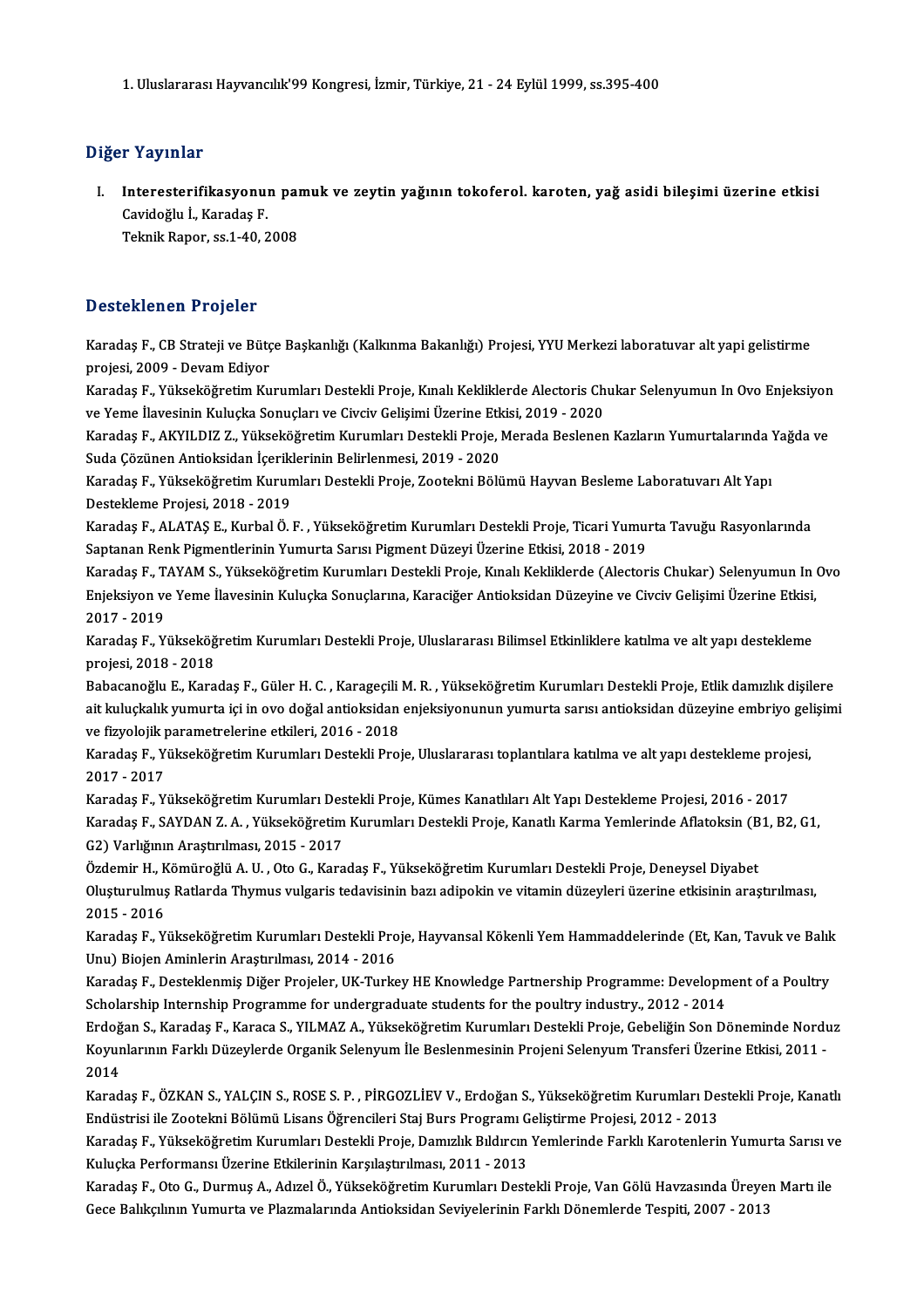Karadaş F., Yükseköğretim Kurumları Destekli Proje, Van Havzasında Üretilen Karma Yemlerin Aflatoksin İçeriklerinin<br>Santanması, 2010, 2010 Karadaş F., Yükseköğretin<br>Saptanması, 2010 - 2010<br>Karadas F. Ota C. SEVEN Karadaş F., Yükseköğretim Kurumları Destekli Proje, Van Havzasında Üretilen Karma Yemlerin Aflatoksin İçeril<br>Saptanması, 2010 - 2010<br>Karadaş F., Oto G., SEVEN V., ULUMAN M., Kor D., Erdoğan S., Yükseköğretim Kurumları Dest

Saptanması, 2010 - 2010<br>Karadaş F., Oto G., SEVEN V., ULUMAN M., Kor D., Erdoğan S., Yükseköğretim Kurumları Destekli Proje, Değişik<br>Antioksidantların (Se, Vitamin E ve Karotenoler) Broiler Karaciğer Antioksidan ve Antioks Karadaş F., Oto G., SEVEN V., ULUMAN M., Kor D., Erdoğan S., Yükseköğretim Kurumları Destekli Proje, Değişik<br>Antioksidantların (Se, Vitamin E ve Karotenoler) Broiler Karaciğer Antioksidan ve Antioksidant Enzim Konsant<br>Üzer Antioksidantların (Se, Vitamin E ve Karotenoler) Broiler Karaciğer Antioksidan ve Antioksidant Enzim Konsantrasyonları<br>Üzerine Etkisi, 2007 - 2010<br>Karadaş F., Oto G., MOLLER A. P. , Adızel Ö., EWEN J., CASSEY P., Durmuş A.

Üzerine Etkisi, 2007 - 2010<br>Karadaş F., Oto G., MOLLER A. P. , Adızel Ö., EWEN J., CASSEY P., Durmuş A., Yükseköğretim Kurumları Destekli Proje,<br>Gölü Havzasında Üreyen Van Gölü Martısı (Larus armenicus), Gece Balıkçılı (Ny Karadaş F., Oto G., MOLLER A. P. , Adızel Ö., EWEN J., CASSEY P., Durmuş A., Yükseköğretim Kurumları Destekli Proje, Va<br>Gölü Havzasında Üreyen Van Gölü Martısı (Larus armenicus), Gece Balıkçılı (Nycticorax nycticorax) ve E Gölü Havzasında Üreyen Van Gölü Martısı (Larus armenicus), Gece Balıkçılı (Nycticorax nycticorax) ve Ekin Kargası<br>(Corvus Frugilegus) Yumurta ve Plazmalarının Antioksidan Seviyelerinin Farklı Dönemlerde Belirlenmesi, 2007 (Corvus Frugilegus) Yumurta ve Plazmalarının Antioksidan Seviyelerinin Farklı Dönemlerde Belirlenmesi, 2007 - 2009<br>Özdemir H., Oto G., Yörük İ. H. , Karadaş F., ERDEMOĞLU E., Yükseköğretim Kurumları Destekli Proje, Van İli Özdemir H., Oto G., Yörük İ. H. , Karadaş F., ERDEMOĞLU E., Yükseköğretim Kurumları Destekli Proje, Van İlinde Yeni<br>Doğan Bebeklerin Vitamin ve Mineral Düzeylerinin Annelerinin Vitamin ve Mineral Düzeyleri ile Olan İlişkis Doğan<br>Karada<br>- 2004

# - 2004<br>Bilimsel Dergilerdeki Faaliyetler

Acta Scientific Agriculture, Editörler Kurulu Üyesi, 2017 - Devam Ediyor

# Acta Scientinc Agriculture, Editorier Kurulu Oyesi, 2017 - D<br>Bilimsel Kuruluşlardaki Üyelikler / Görevler

Bilimsel Kuruluşlardaki Üyelikler / Görevle<br>Zootekni Dernegi Van Subesi, Üye, 2010 - Devam Ediyor<br>WBSA Turkey Pranch Üye, 1999 - Devam Ediyor Zootekni Dernegi Van Subesi, Üye, 2010 - Devam Ediyor<br>WPSA Turkey Branch, Üye, 1999 - Devam Ediyor Zootekni Dernegi Van Subesi, Üye, 2010 - Devam Ediyor<br>WPSA Turkey Branch, Üye, 1999 - Devam Ediyor<br>Ege Yaban Hayatı ve Avcılık Federasyonu, Danışman, 2012 - 2015<br>International sarataneid Sesisty, Üye, 2005 - 2007 WPSA Turkey Branch, Üye, 1999 - Devam Ediyor<br>Ege Yaban Hayatı ve Avcılık Federasyonu, Danışma<br>International carotenoid Society, Üye, 2005 - 2007 International carotenoid Society, Üye, 2005 - 2007<br>Bilimsel Hakemlikler

Bilimsel Hakemlikler<br>Tropical Animal Health, SCI Kapsamındaki Dergi, Ekim 2019<br>Plas One, SCI Kapsamındaki Dergi, Mayıs 2019 Plannoof Hunchmand<br>Tropical Animal Health, SCI Kapsamındaki Derg<br>Plos One, SCI Kapsamındaki Dergi, Mayıs 2019<br>Bevista Presileire de Zeaternia, SCI Kapsamınd Tropical Animal Health, SCI Kapsamındaki Dergi, Ekim 2019<br>Plos One, SCI Kapsamındaki Dergi, Mayıs 2019<br>Revista Brasileira de Zootecnia, SCI Kapsamındaki Dergi, Kasım 2018<br>Peultry Science, SCI Kansamındaki Dergi, Ekim 2019 Plos One, SCI Kapsamındaki Dergi, Mayıs 2019<br>Revista Brasileira de Zootecnia, SCI Kapsamındaki De<br>Poultry Science, SCI Kapsamındaki Dergi, Ekim 2018<br>Austral Journal of Veterinary Science, SCI Kapsamınd Revista Brasileira de Zootecnia, SCI Kapsamındaki Dergi, Kasım 2018<br>Poultry Science, SCI Kapsamındaki Dergi, Ekim 2018<br>Austral Journal of Veterinary Science, SCI Kapsamındaki Dergi, Ağustos 2018<br>Ples One, SCI Kapsamındaki Poultry Science, SCI Kapsamındaki Dergi, Ekim 2018<br>Austral Journal of Veterinary Science, SCI Kapsamınd<br>Plos One, SCI Kapsamındaki Dergi, Mart 2018<br>Poultry Science, SCI Kapsamındaki Dergi, Subat 2018 Austral Journal of Veterinary Science, SCI Kapsamında<br>Plos One, SCI Kapsamındaki Dergi, Mart 2018<br>Poultry Science, SCI Kapsamındaki Dergi, Şubat 2018<br>Pritish Poultry Science, SCI Kapsamındaki Dergi, Aralı British Poultry Science, SCI Kapsamındaki Dergi, Aralık 2017 Poultry Science, SCI Kapsamındaki Dergi, Şubat 2018<br>British Poultry Science, SCI Kapsamındaki Dergi, Aralık 201<br>The Journal of Poultry Science, Diğer Dergiler, Eylül 2017<br>Journl PPM, Diğer İndekslerse Taranan Dergi, Eylül British Poultry Science, SCI Kapsamındaki Dergi, Aralık 20<br>The Journal of Poultry Science, Diğer Dergiler, Eylül 2017<br>Joural PRM, Diğer İndekslerce Taranan Dergi, Eylül 2017<br>Poultry Science, SCI Kapsamındaki Dergi, Mayıs 2 The Journal of Poultry Science, Diğer Dergiler, Eylül 2<br>Joural PRM, Diğer İndekslerce Taranan Dergi, Eylül 20<br>Poultry Science, SCI Kapsamındaki Dergi, Mayıs 2017<br>Austral Journal of Veterinary Science, SCI Kapsamında Joural PRM, Diğer İndekslerce Taranan Dergi, Eylül 2017<br>Poultry Science, SCI Kapsamındaki Dergi, Mayıs 2017<br>Austral Journal of Veterinary Science, SCI Kapsamındaki Dergi, Nisan 2017<br>Povista Presileira de Zootecnia, SCI Kap Poultry Science, SCI Kapsamındaki Dergi, Mayıs 2017<br>Austral Journal of Veterinary Science, SCI Kapsamındaki Dergi, Nisan<br>Revista Brasileira de Zootecnia, SCI Kapsamındaki Dergi, Mart 2017<br>Journal of Animal Physiology and A Revista Brasileira de Zootecnia, SCI Kapsamındaki Dergi, Mart 2017<br>Journal of Animal Physiology and Animal Nutrition, SCI Kapsamındaki Dergi, Mart 2017 Revista Brasileira de Zootecnia, SCI Kapsamındaki Dergi, Mart 2017<br>Journal of Animal Physiology and Animal Nutrition, SCI Kapsamında<br>ANNALS OF ANIMAL SCIENCE, SCI Kapsamındaki Dergi, Ocak 2017<br>Pritish Poultry Science, SCI Journal of Animal Physiology and Animal Nutrition, SCI Kapsa<br>ANNALS OF ANIMAL SCIENCE, SCI Kapsamındaki Dergi, Ocak<br>British Poultry Science, SCI Kapsamındaki Dergi, Kasım 2016<br>Scientifie Benerte, SCI Kapsamındaki Dergi, Ek ANNALS OF ANIMAL SCIENCE, SCI Kapsamındaki Dergi<br>British Poultry Science, SCI Kapsamındaki Dergi, Kasım<br>Scientific Reports, SCI Kapsamındaki Dergi, Ekim 2016<br>Prasilian Journal of Boultry Science, SCI Kapsamındaki British Poultry Science, SCI Kapsamındaki Dergi, Kasım 2016<br>Scientific Reports, SCI Kapsamındaki Dergi, Ekim 2016<br>Brazilian Journal of Poultry Science, SCI Kapsamındaki Dergi, Eylül 2016<br>Iranian Journal of Annlied Animal S Scientific Reports, SCI Kapsamındaki Dergi, Ekim 2016<br>Brazilian Journal of Poultry Science, SCI Kapsamındaki Dergi, Eylül 2016<br>Iranian Journal of Applied Animal Science, Diğer İndekslerce Taranan Dergi, Eylül 2016<br>Poultry Brazilian Journal of Poultry Science, SCI Kapsamındal<br>Iranian Journal of Applied Animal Science, Diğer İnde<br>Poultry Science, SCI Kapsamındaki Dergi, Eylül 2016<br>Pritish Poultry Science, SCI Kansamındaki Dergi, Ağu British Poultry Science, SCI Kapsamındaki Dergi, Ağustos 2016 Revista Brasileira de Zootecnia, SCI Kapsamındaki Dergi, Ağustos 2016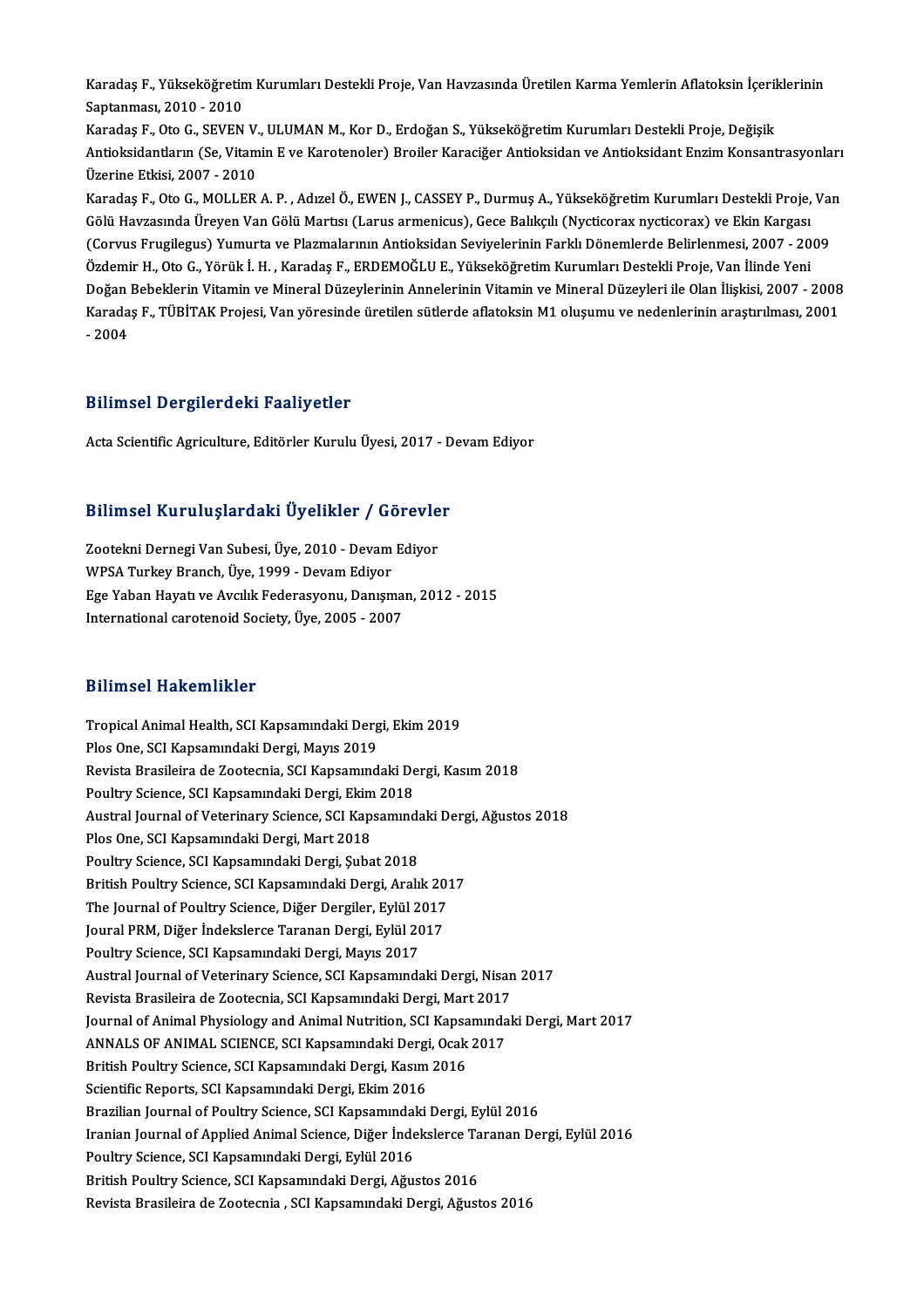Journal of Animal Physiology and Animal Nutrition, SCI Kapsamındaki Dergi, Haziran 2016<br>International Journal of Biochemistry Bossarsh & Beyjou, Dižer İndeksleres Terenan Dergi Journal of Animal Physiology and Animal Nutrition, SCI Kapsamındaki Dergi, Haziran 2016<br>International Journal of Biochemistry Research & Review, Diğer İndekslerce Taranan Dergi, Nisan 2016<br>Journal of Animal Science and Bio Journal of Animal Physiology and Animal Nutrition, SCI Kapsamındaki Dergi, Haziran 2016<br>International Journal of Biochemistry Research & Review, Diğer İndekslerce Taranan Dergi<br>Journal of Animal Science and Biotechnology, International Journal of Biochemistry Research & Review, D<br>Journal of Animal Science and Biotechnology, Diğer İndeksle<br>British Poultry Science, SCI Kapsamındaki Dergi, Eylül 2015<br>Vülgeliöğretim Kurumları Destakli Broja, Ağ Journal of Animal Science and Biotechnology, Diğer İndekslerce Taranan Dergi, Ekim 2015<br>British Poultry Science, SCI Kapsamındaki Dergi, Eylül 2015<br>Yükseköğretim Kurumları Destekli Proje, Ağustos 2015 British Poultry Science, SCI Kapsamındaki Dergi, Eylül 2015<br>Yükseköğretim Kurumları Destekli Proje, Ağustos 2015<br>Journal of Animal Physiology and Animal Nutrition, SCI Kapsamındaki Dergi, Haziran 2015<br>The Auly Ornithelogic Yükseköğretim Kurumları Destekli Proje, Ağustos 2015<br>Journal of Animal Physiology and Animal Nutrition, SCI Kapsamındaki D<br>The Auk: Ornithological Advances, SCI Kapsamındaki Dergi, Şubat 2015<br>Povista Prasileira de Zeetesni The Auk: Ornithological Advances, SCI Kapsamındaki Dergi, Şubat 2015<br>Revista Brasileira de Zootecnia, SCI Kapsamındaki Dergi, Ocak 2015 Harran Üniversitesi Ziraat Fakültesi Dergisi, Hakemli Bilimsel Dergi, Ocak 2015 Revista Brasileira de Zootecnia, SCI Kapsamındaki Dergi, Ocak 2015<br>Harran Üniversitesi Ziraat Fakültesi Dergisi, Hakemli Bilimsel Dergi, Ocak<br>The Auk: Ornithological Advances., SCI Kapsamındaki Dergi, Aralık 2014<br>Journal o Harran Üniversitesi Ziraat Fakültesi Dergisi, Hakemli Bilimsel Dergi, Ocak 2015<br>The Auk: Ornithological Advances., SCI Kapsamındaki Dergi, Aralık 2014<br>Journal of Animal Science and Biotechnology., SCI Kapsamındaki Dergi, A The Auk: Ornithological Advances., SCI Kapsamındaki Dergi, Aralık 2014<br>Journal of Animal Science and Biotechnology., SCI Kapsamındaki Dergi, A<br>Animal Science and Biotechnology, SCI Kapsamındaki Dergi, Kasım 2014<br>British Bo Journal of Animal Science and Biotechnology., SCI Kapsamınd<br>Animal Science and Biotechnology, SCI Kapsamındaki Dergi, K<br>British Poultry Science, SCI Kapsamındaki Dergi, Kasım 2014<br>British Poultry Science, SCI Kapsamındaki Animal Science and Biotechnology, SCI Kapsamındaki Dergi,<br>British Poultry Science, SCI Kapsamındaki Dergi, Kasım 2014<br>British Poultry Science, SCI Kapsamındaki Dergi, Eylül 2014<br>TÜRİTAK Projesi Temmuz 2014 British Poultry Science, SCI Kapsa<br>British Poultry Science, SCI Kapsa<br>TÜBİTAK Projesi, Temmuz 2014<br>Yükooköğretim Kunumları Destel British Poultry Science, SCI Kapsamındaki Dergi, Eylül 2<br>TÜBİTAK Projesi, Temmuz 2014<br>Yükseköğretim Kurumları Destekli Proje, Haziran 2014<br>Pritish Boultry Science, SCI Kansamındaki Dergi, Subat i TÜBİTAK Projesi, Temmuz 2014<br>Yükseköğretim Kurumları Destekli Proje, Haziran 2014<br>British Poultry Science , SCI Kapsamındaki Dergi, Şubat 2014<br>British Poultry Science, SCI Kapsamındaki Dergi, Aralık 2013 Yükseköğretim Kurumları Destekli Proje, Haziran 2014<br>British Poultry Science , SCI Kapsamındaki Dergi, Şubat 2014<br>British Poultry Science, SCI Kapsamındaki Dergi, Aralık 2013<br>British Poultry Science, SCI Kapsamındaki Dergi British Poultry Science, SCI Kapsamındaki Dergi, Aralık 2013<br>British Poultry Science , SCI Kapsamındaki Dergi, Ekim 2013 British Poultry Science, SCI Kapsamındaki Dergi, Aralık 2013<br>British Poultry Science , SCI Kapsamındaki Dergi, Ekim 2013<br>British Poultry Science , SCI Kapsamındaki Dergi, Şubat 2012<br>Animal Food Science ve Technology, SCI K Animal Feed Science ve Technology, SCI Kapsamındaki Dergi, Ekim 2011<br>British Poultry Science , SCI Kapsamındaki Dergi, Ağustos 2011 British Poultry Science , SCI Kapsamındaki Dergi, Şubat 2012<br>Animal Feed Science ve Technology, SCI Kapsamındaki Dergi, Ek<br>British Poultry Science , SCI Kapsamındaki Dergi, Ağustos 2011<br>Pritish Poultry Science , SCI Kapsam Animal Feed Science ve Technology, SCI Kapsamındaki Dergi,<br>British Poultry Science , SCI Kapsamındaki Dergi, Ağustos 201<br>British Poultry Science , SCI Kapsamındaki Dergi, Nisan 2011<br>BLes One SCI Kapsamındaki Dergi, Mart 20 British Poultry Science , SCI Kapsamındaki Der<sub>i</sub><br>British Poultry Science , SCI Kapsamındaki Der<sub>i</sub><br>PLos One, SCI Kapsamındaki Dergi, Mart 2011<br>European Journal of Obstetriss and Gunesslom British Poultry Science , SCI Kapsamındaki Dergi, Nisan 2011<br>PLos One, SCI Kapsamındaki Dergi, Mart 2011<br>European Journal of Obstetrics and Gynecology and Rreproductive Biology , SCI Kapsamındaki Dergi, Aralık 2010<br>Animal PLos One, SCI Kapsamındaki Dergi, Mart 2011<br>European Journal of Obstetrics and Gynecology and Rreproductive Biolog<br>Animal Feed Science and technology, SCI Kapsamındaki Dergi, Ekim 2010<br>Environmental Besearsh, SCI Kapsamınd European Journal of Obstetrics and Gynecology and Rreprodu<br>Animal Feed Science and technology, SCI Kapsamındaki Dergi,<br>Environmental Research, SCI Kapsamındaki Dergi, Ekim 2010<br>Pritish Poultry Science, SCI Kapsamındaki Der Animal Feed Science and technology, SCI Kapsamındaki Dergi, Ekim 2010<br>Environmental Research, SCI Kapsamındaki Dergi, Ekim 2010<br>British Poultry Science , SCI Kapsamındaki Dergi, Eylül 2010 Environmental Research, SCI Kapsamındaki Dergi, Ekim 2010<br>British Poultry Science , SCI Kapsamındaki Dergi, Eylül 2010<br>British Poultry Science , SCI Kapsamındaki Dergi, Temmuz 2009<br>British Poultry Science , SCI Kapsamındak British Poultry Science , SCI Kapsamındaki Dergi, Eylül 2010<br>British Poultry Science , SCI Kapsamındaki Dergi, Temmuz 200<br>British Poultry Science , SCI Kapsamındaki Dergi, Nisan 2009<br>British Poultry Science , SCI Kapsamınd British Poultry Science , SCI Kapsamındaki Dergi, Temmuz 20<br>British Poultry Science , SCI Kapsamındaki Dergi, Nisan 2009<br>British Poultry Science , SCI Kapsamındaki Dergi, Mart 2009<br>British Poultry Science , SCI Kapsamındak British Poultry Science , SCI Kapsamındaki Dergi, Nisan 2009<br>British Poultry Science , SCI Kapsamındaki Dergi, Mart 2009<br>British Poultry Science , SCI Kapsamındaki Dergi, Şubat 2009 British Poultry Science , SCI Kapsamındaki Dergi, Mart 2009<br>British Poultry Science , SCI Kapsamındaki Dergi, Şubat 2009<br>British Poultry Science , SCI Kapsamındaki Dergi, Ocak 2009<br>British Poultry Science , SCI Kapsamındak British Poultry Science , SCI Kapsamındaki Dergi, Şubat 2009<br>British Poultry Science , SCI Kapsamındaki Dergi, Ocak 2009<br>British Poultry Science , SCI Kapsamındaki Dergi, Aralık 2008<br>British Poultry Science , SCI Kapsamınd British Poultry Science , SCI Kapsamındaki Dergi, Ocak 2009<br>British Poultry Science , SCI Kapsamındaki Dergi, Aralık 2008<br>British Poultry Science , SCI Kapsamındaki Dergi, Eylül 2008<br>British Poultry Science , SCI Kapsamınd British Poultry Science , SCI Kapsamındaki Dergi, Aralık 2008<br>British Poultry Science , SCI Kapsamındaki Dergi, Eylül 2008<br>British Poultry Science , SCI Kapsamındaki Dergi, Eylül 2008<br>British Poultry Science , SCI Kapsamın British Poultry Science , SCI Kapsamındaki Dergi, Eylül 2008<br>British Poultry Science , SCI Kapsamındaki Dergi, Eylül 2008<br>British Poultry Science , SCI Kapsamındaki Dergi, Mart 2008<br>British Poultry Science , SCI Kapsamında British Poultry Science , SCI Kapsamındaki Dergi, Eylül 2008<br>British Poultry Science , SCI Kapsamındaki Dergi, Mart 2008<br>British Poultry Science , SCI Kapsamındaki Dergi, Mart 2008<br>British Poultry Science, SCI Kapsamındaki British Poultry Science , SCI Kapsamındaki Dergi, Mart 2008<br>British Poultry Science , SCI Kapsamındaki Dergi, Mart 2008<br>British Poultry Science, SCI Kapsamındaki Dergi, Şubat 2008<br>British Poultry Science, SCI Kapsamındaki British Poultry Science , SCI Kapsamındaki Dergi, Mart 2008<br>British Poultry Science, SCI Kapsamındaki Dergi, Şubat 2008<br>British Poultry Science, SCI Kapsamındaki Dergi, Aralık 2007<br>British Poultry Science, SCI Kapsamındaki British Poultry Science, SCI Kapsamındaki Dergi, Şubat 2008<br>British Poultry Science, SCI Kapsamındaki Dergi, Aralık 2007<br>British Poultry Science, SCI Kapsamındaki Dergi, Eylül 2006<br>British Poultry Science, SCI Kapsamındaki British Poultry Science, SCI Kapsamındaki Dergi, Aralık 2007<br>British Poultry Science, SCI Kapsamındaki Dergi, Eylül 2007<br>British Poultry Science, SCI Kapsamındaki Dergi, Eylül 2006

# British Poultry Science, SCI Kapsamındaki Dergi, Eylül 2006<br>Kongre ve Sempozyum Katılımı Faaliyetleri

1. Doğuanadolu Hayvancılık Çalıştayı, Moderatör, Van, Türkiye, 2019

11. International Animal Science Confereance, Davetli Konuşmacı, Nevşehir, Türkiye, 2019 1. Doğuanadolu Hayvancılık Çalıştayı, Moderatör, Van, Türkiye, 2019<br>11. International Animal Science Confereance, Davetli Konuşmacı, Nevşehir, Türkiye, 201<br>11. International Animal Science Confereance, Oturum Başkanı, Nevş 11. International Animal Science Confereance, Davetli Konuşmacı, Nevşehir, Tür<br>11. International Animal Science Confereance, Oturum Başkanı, Nevşehir, Türkiy<br>11. International Animal Science Conference, Katılımcı, Nevşehir

- 11. International Animal Science Confereance, Oturum Başkanı, Nevşehir, Türkiye,<br>11. International Animal Science Conference, Katılımcı, Nevşehir, Türkiye, 2019<br>1. International Agriculture Science Congress, Oturum Başkanı
- 
-